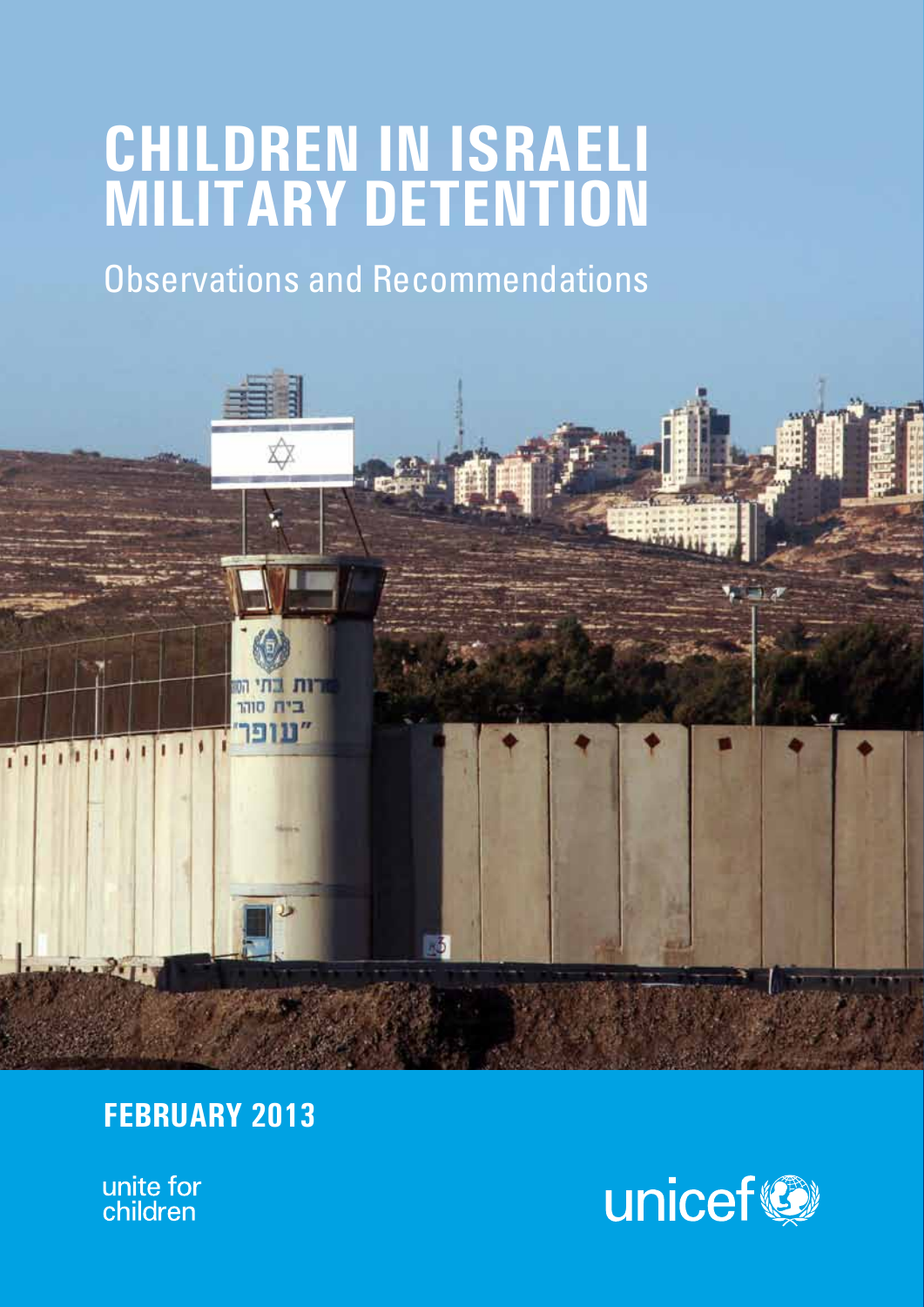Cover Photo: Ofer military court and prison in the West Bank ©UNICEF-oPt/Ennaimi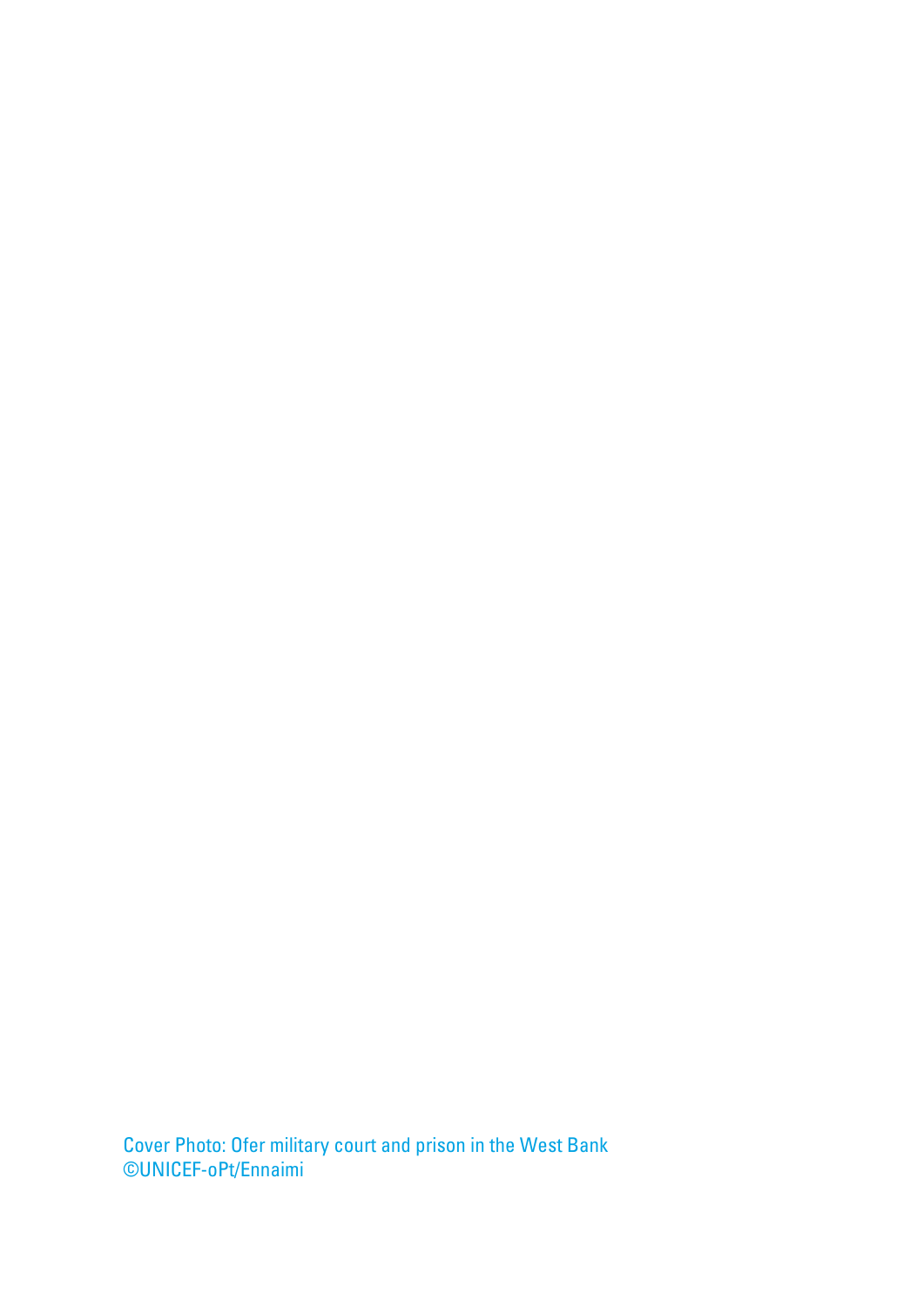# **CONTENTS**

|                                                                                     | 1               |
|-------------------------------------------------------------------------------------|-----------------|
|                                                                                     | $\overline{2}$  |
|                                                                                     | 3               |
| The prohibition against torture and cruel, inhuman or degrading treatment in Israel | 5               |
| D. Structure and operations of the Israeli military detention system                | $6\phantom{1}6$ |
|                                                                                     | 6               |
|                                                                                     | $6\phantom{1}6$ |
|                                                                                     | 7               |
|                                                                                     | 8               |
| Age of criminal responsibility and penalties under military law                     | 8               |
|                                                                                     | $\overline{9}$  |
|                                                                                     | 9               |
|                                                                                     | 10              |
|                                                                                     | 10              |
|                                                                                     | 11              |
|                                                                                     | 12              |
|                                                                                     | 13              |
|                                                                                     | 14              |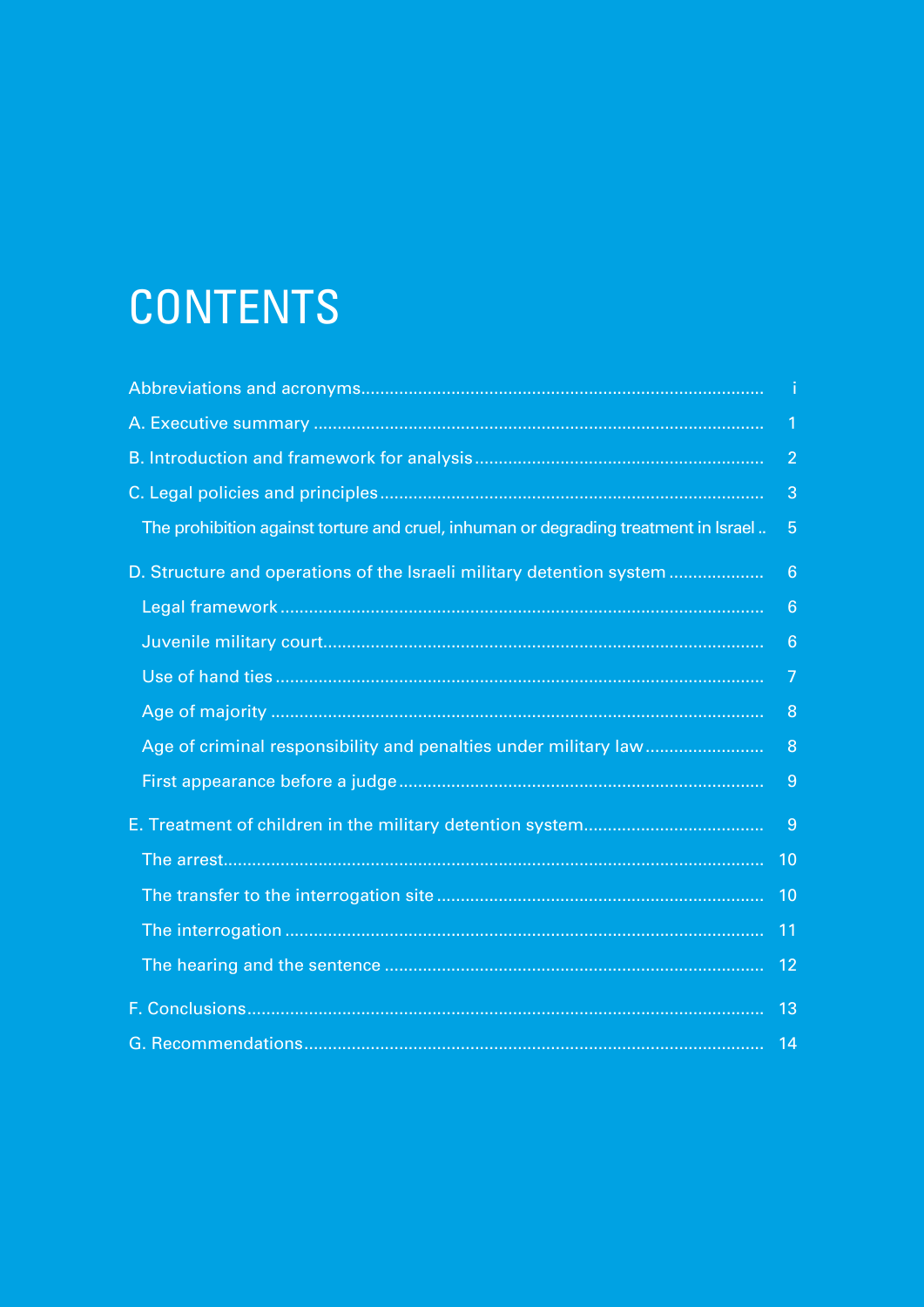# **Abbreviations and acronyms**

- *•. Beijing Rules:* United Nations Standard Minimum Rules for the Administration of Juvenile Justice (1985)
- *•. CAT:* Convention against Torture and Other Cruel, Inhuman or Degrading Treatment or Punishment
- *•. CRC:* Convention on the Rights of the Child
- *•. HRC:* Human Rights Committee
- *•. ICCPR:* International Covenant on Civil and Political Rights
- *•. Tokyo Rules:* United Nations Standard Minimum Rules for Non-Custodial Measures (1990).
- *•. Standard Minimum Rules:* United Nations Standard Minimum Rules for the Treatment of Prisoners (1955)
- *•. UNICEF:* United Nations Children's Fund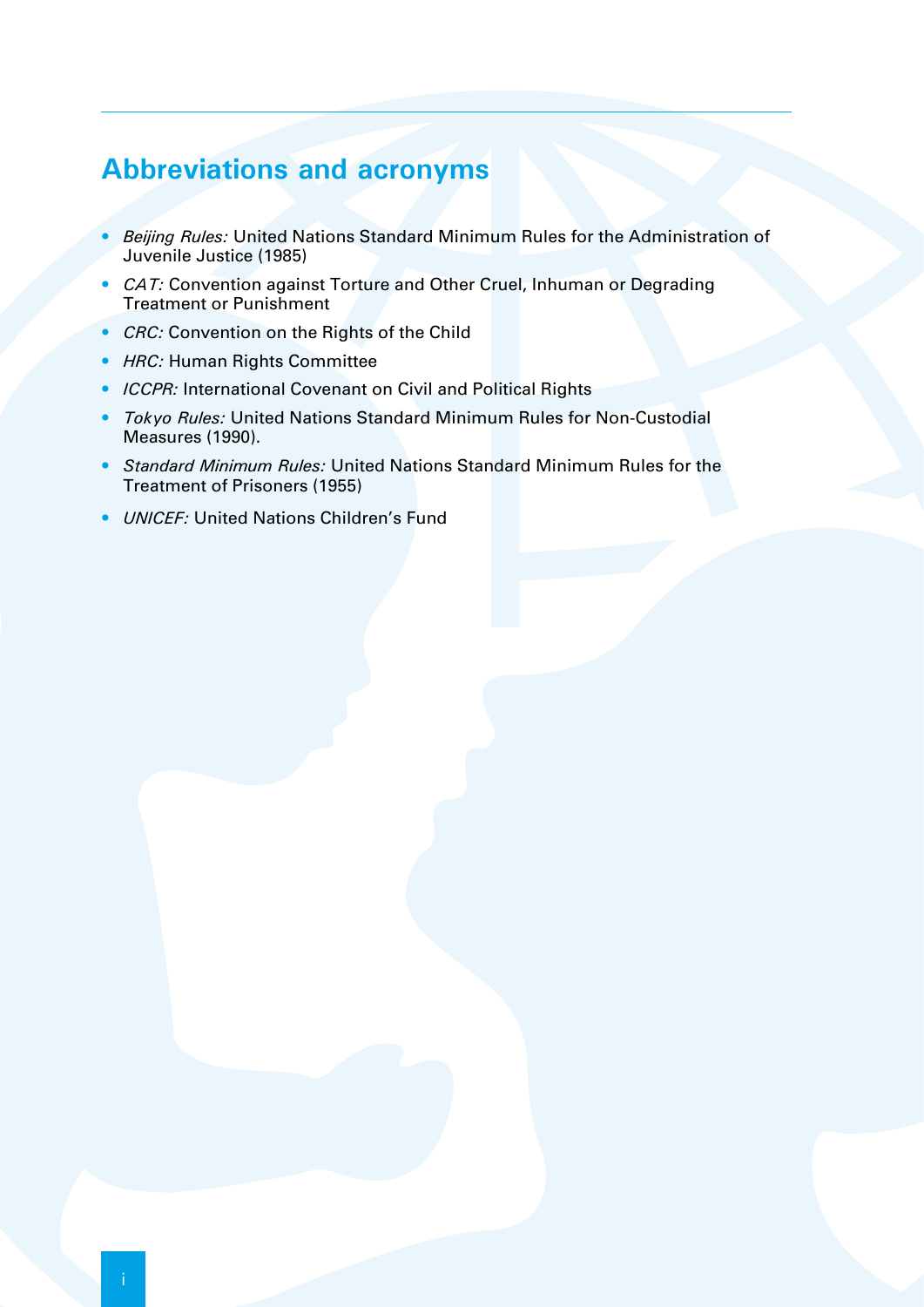# **A. Executive summary**

All children in contact with judicial systems should be treated with dignity and respect at all times. For several years, national lawyers, human rights organizations, United Nations experts and treaty bodies have been publishing reports of illtreatment of children who come in contact with the Israeli military detention system.

Following an increasing number of allegations of ill-treatment of children in military detention, UNICEF has conducted a review of practices related to children who come into contact with the military detention system, from apprehension, to court proceedings and outcome.

The review further considers whether the military detention system is in conformity with the Convention on the Rights of the Child as well as the Convention against Torture and Other Cruel, Inhuman or Degrading Treatment or Punishment. Following an overview of policies and norms related to the prohibition of ill-treatment in international law, the paper presents the structure and operation of the Israeli military detention system, including the legal framework, establishment of a juvenile military court, age of criminal responsibility and penalties under military law. The paper also reviews the legal safeguards in place against ill-treatment under military law and discusses their conformity with the norms, guarantees and safeguards found in international law. Subsequently, the treatment of children in the military detention system is presented, following the passage of children through the system.

This paper is a result of this review and analysis of practices. It concludes that the ill-treatment of children who come in contact with the military detention system appears to be widespread, systematic and institutionalized throughout the process, from the moment of arrest until the child's prosecution and eventual conviction and sentencing.

It is understood that in no other country are children systematically tried by juvenile military courts that, by definition, fall short of providing the necessary guarantees to ensure respect for their rights. All children prosecuted for offences they allegedly committed should be treated in accordance with international juvenile justice standards, which provide them with special protection. Most of these protections are enshrined in the Convention on the Rights of the Child.

The paper concludes with 38 specific recommendations grouped under 14 broad headings designed to improve the protection of children in line with the Convention on the Rights of the Child and other international laws, norms and standards.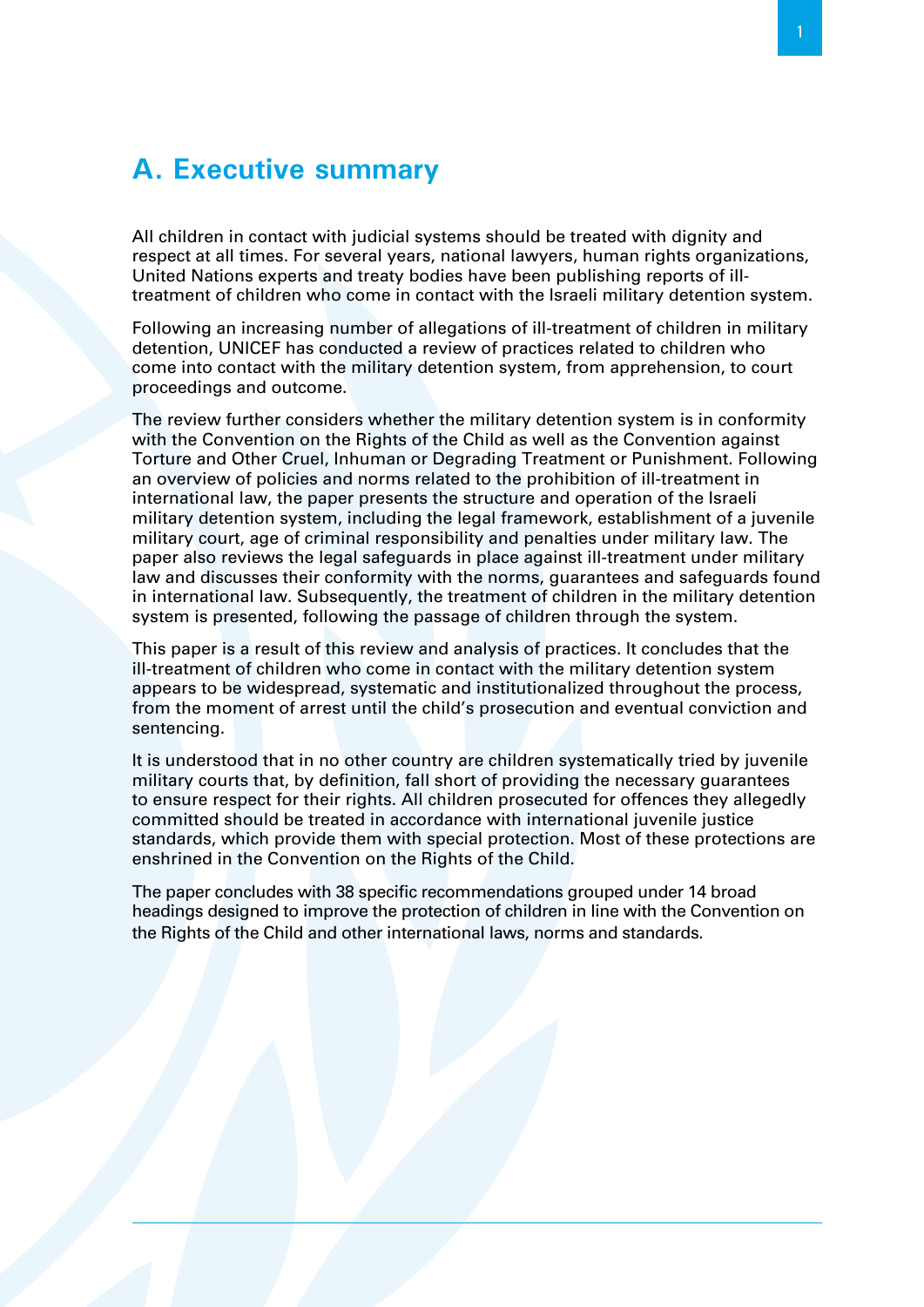# **B. Introduction and framework for analysis**

International law requires that all children in contact with judicial systems be treated with dignity and respect at all times. Reports concerning the cruel, inhuman and degrading treatment or punishment (hereinafter 'ill-treatment') of Palestinian children in the Israeli military detention system are not new. For many years credible reports have emerged of ill-treatment within this system. These reports have come from international, Palestinian and Israeli lawyers; human rights organizations; and independent UN experts and bodies such as the Committee on the Rights of the Child, the Committee against Torture and the Human Rights Committee.

International law applicable in both Israel and the occupied Palestinian territory<sup>1</sup> prohibits the use of torture and other cruel, inhuman and degrading treatment or punishment under any circumstances. The prohibition is absolute and unconditional. This prohibition has no exceptions, not even for security considerations or for the threat of war. The Convention on the Rights of the Child, in article 37, also prohibits such treatment.

Since 2007, the UNICEF office in the occupied Palestinian territory has been leading inter-agency efforts to systematically gather accurate, timely and reliable information on grave violations committed against children in Israel and the occupied Palestinian territory, including the arrest and detention of children. This information – in addition to data on killing and injuries, recruitment and use of children in armed forces and groups, attacks against schools and hospitals, denial of humanitarian access and forced displacement – is reported regularly to the United Nations Security Council Working Group on Children and Armed Conflict, via the Office of the Special Representative of the Secretary-General for Children and Armed Conflict. Mounting allegations of ill-treatment of children held in the Israeli military detention system led UNICEF to monitor and review practices relating to children in that system.<sup>2</sup>

The methodology of this review included the analysis of cases documented through the monitoring and reporting mechanism on grave child rights violations, as well as an assessment of legal and other documents relevant to that system. These include Israeli military orders, domestic legislation and relevant jurisprudence; statistics from governmental and non-governmental organizations; and reports from UN bodies and Israeli and Palestinian non-governmental groups. The effort also involved discussions conducted by UNICEF with Israeli and Palestinian lawyers and Israeli officials and interviews with Palestinian children.

The review further considered whether the military detention system is in conformity with the 1989 Convention on the Rights of the Child, ratified by Israel in August 1991, and the 1984 Convention against Torture and Other Cruel, Inhuman or Degrading Treatment or Punishment, ratified by Israel in 1991. It also addressed whether the legal safeguards in place against ill-treatment under Israeli military law are in line with the norms, guarantees and safeguards found in international law relevant to the prohibition of torture and other cruel, inhuman or degrading treatment or punishment.

This paper summarizes the findings of the review. It concludes by recommending a number of practical measures to improve the protection of children within the system, in line with applicable international standards. Enforcing these recommendations is possible, as demonstrated by the fact that Israeli authorities have announced a few positive changes over the last two years. This is a welcome development that will help increase the protection of children, provided that these changes are fully implemented.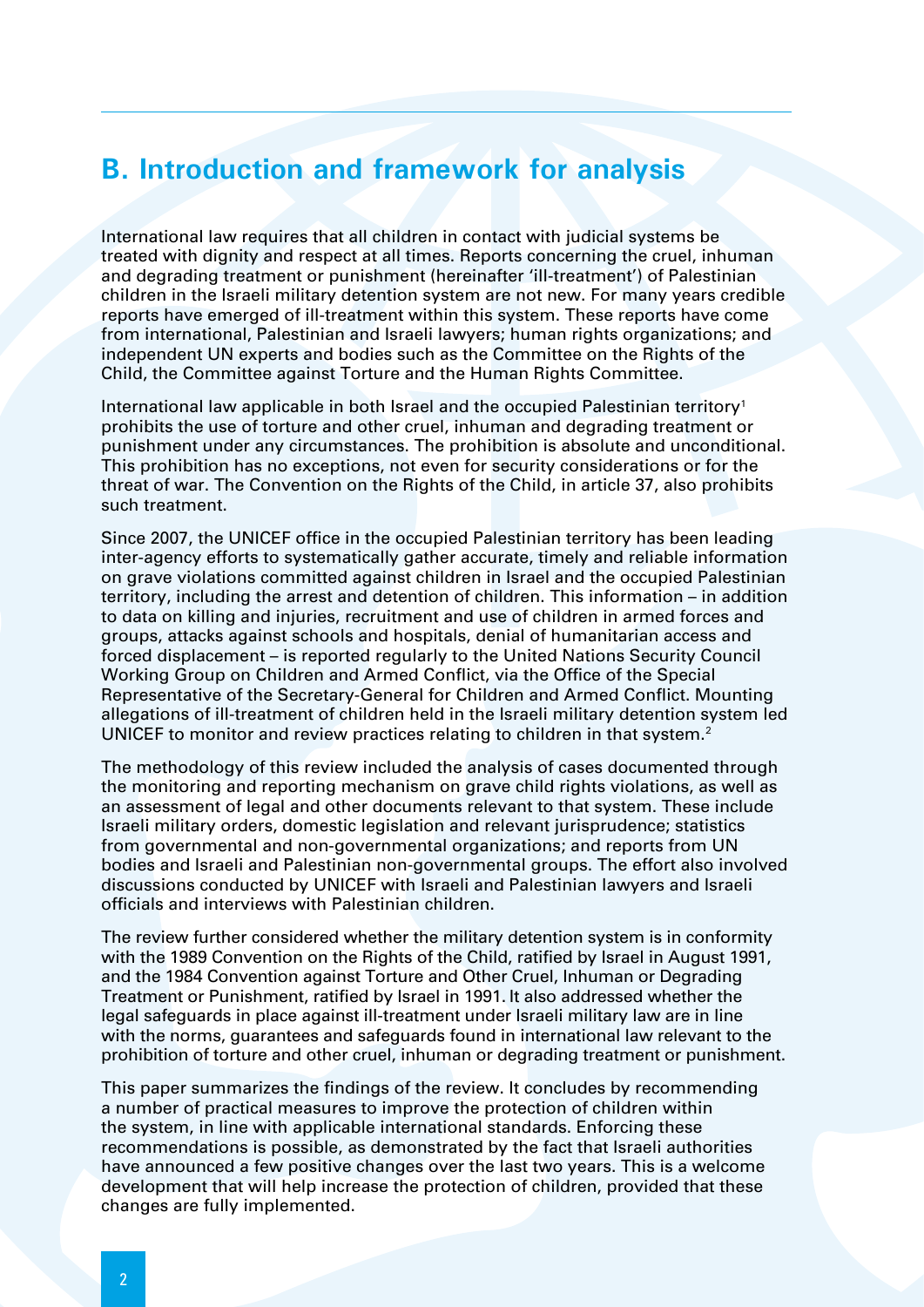# **C. Legal policies and principles**

The prohibition against torture and other cruel, inhuman and degrading treatment or punishment is universal and absolute. It can be found in both customary international law and in a number of treaties and conventions (see table 1).<sup>3</sup> There are no exceptional circumstances in which torture or other cruel, inhuman and degrading treatment or punishment are permitted, not even security considerations or the threat of acts endangering the security of a State or its population.<sup>4</sup> The prohibition is absolute.

#### **Table 1. International guarantees, norms and safeguards relevant to torture and other cruel, inhuman and degrading treatment or punishment**

| $\#$ | <b>Action</b>                                        | Guarantees, norms and safeguards                                                                                                                                                                                                                                                                                                                                                                           | Source <sup>5</sup>                                                                                                                                                                                                      |
|------|------------------------------------------------------|------------------------------------------------------------------------------------------------------------------------------------------------------------------------------------------------------------------------------------------------------------------------------------------------------------------------------------------------------------------------------------------------------------|--------------------------------------------------------------------------------------------------------------------------------------------------------------------------------------------------------------------------|
| 1.   | <b>Notification</b><br>and reasons for<br>arrest     | All persons, including children, should<br>be given reasons for their arrest, at the<br>time of arrest. Parents or legal guardians<br>should be informed of the arrest within<br>the shortest possible time thereafter, in a<br>language understood by the child and the<br>parents or legal guardians.                                                                                                    | International Covenant on<br><b>Civil and Political Rights</b><br>$(ICCPR)$ art. 9 $(1)$ and $(2)$ ;<br>Beijing Rules, Rule 10.1                                                                                         |
| 2.   | Use of<br>instruments<br>and methods of<br>restraint | Children should be restrained only if they<br>pose an imminent threat to themselves or<br>to others, and all other means have been<br>exhausted, or as a precaution against<br>escape during transfer, but in all cases,<br>only for as long as is strictly necessary.                                                                                                                                     | <b>Convention on the Rights</b><br>of the Child (CRC) art.<br>37(c); CRC General<br>Comment No. 10, para 89;<br><b>UN Standard Minimum</b><br>Rules, rules 33 and 34;<br>Tokyo Rules, rule 64                            |
| 3.   | <b>Privilege</b><br>against self-<br>incrimination   | All children should be free from<br>compulsory self-incrimination, which<br>includes the right to silence. 'Compulsory'<br>should be interpreted broadly and not<br>limited to physical force. The age of the<br>child and the length of the interrogation,<br>the child's lack of understanding and the<br>fear of unknown consequences may all<br>lead a child to give a confession that is not<br>true. | CRC, art 40(2)(b) (iv);<br><b>Convention on the Rights</b><br>of the Child General<br>Comment No. 10, paras<br>56-58; Convention against<br>Torture, art. 15; ICCPR, art<br>$14(3)(g)$ and $(4)$ ; Geneva<br>IV, art. 31 |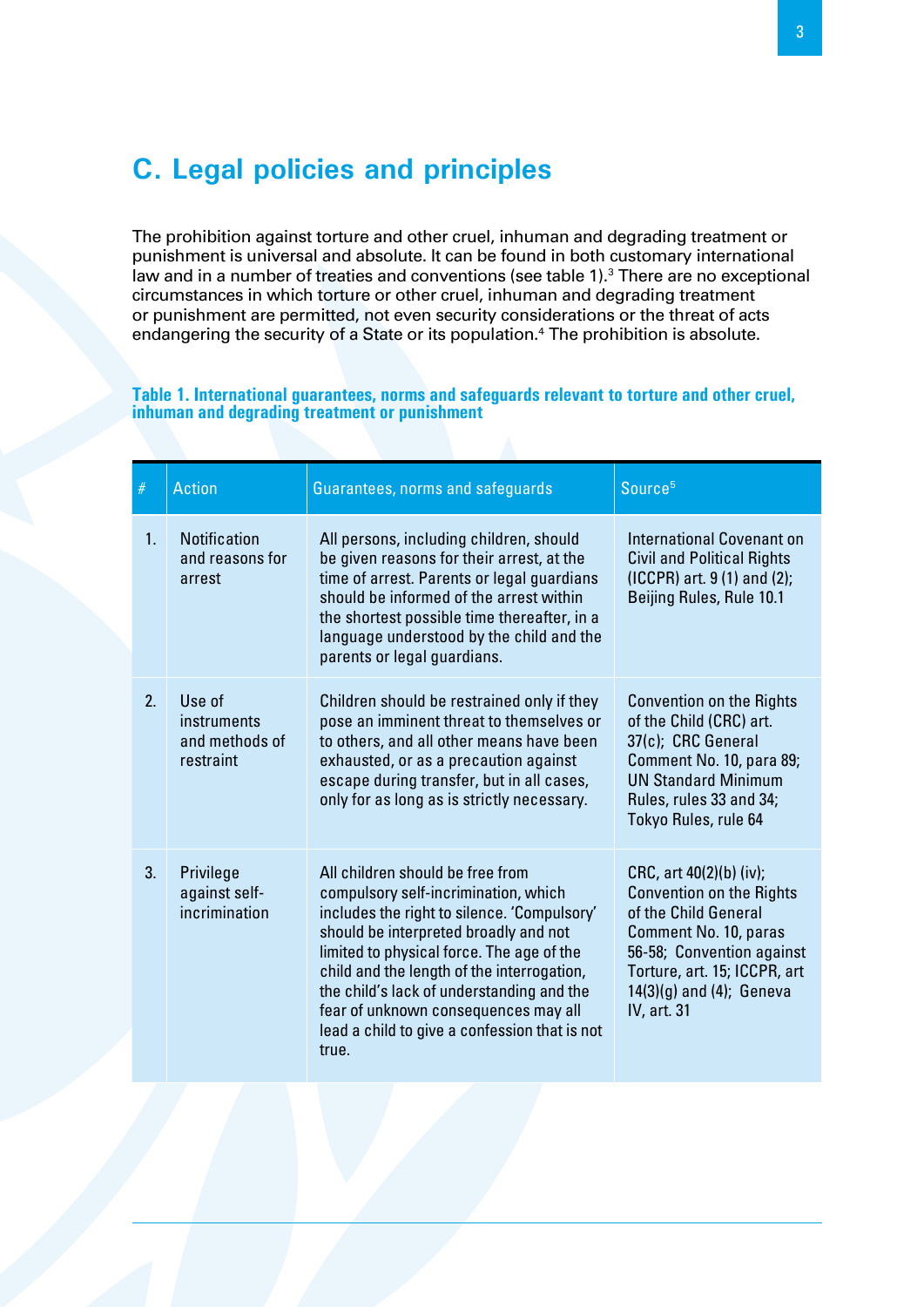| 4.             | Access to legal<br>representation<br>and parents<br>during<br>interrogation,<br>and audio-visual<br>recording of all<br>interrogations | There must be independent scrutiny of<br>the methods of interrogation. This should<br>include the presence of a lawyer and<br>relative or legal guardian and audio-<br>visual recording of all interrogations<br>involving children.       | $CRC$ , art $40(2)(b)(ii)$ and<br>(iv); Convention on the<br><b>Rights of the Child General</b><br>Comment No. 10, para 58;<br>ICCPR, $art 14(3)(b)$ ; HRC<br><b>General Comment No. 20,</b><br>para 11; HRC Concluding<br><b>Observations, Israel (29</b><br>July 2010), ICCPR/C/ISR/<br>CO/3, para 22; Convention<br>against Torture, art. 2; UN<br>Committee against Torture,<br><b>General Comment No. 2,</b><br>para 14, and Concluding<br><b>Observations, Israel (14</b><br>May 2009), CAT/C/ISR/<br>CO/4, paras 15, 16, 27 and<br>28 |
|----------------|----------------------------------------------------------------------------------------------------------------------------------------|--------------------------------------------------------------------------------------------------------------------------------------------------------------------------------------------------------------------------------------------|----------------------------------------------------------------------------------------------------------------------------------------------------------------------------------------------------------------------------------------------------------------------------------------------------------------------------------------------------------------------------------------------------------------------------------------------------------------------------------------------------------------------------------------------|
| 5 <sub>1</sub> | <b>Right to be</b><br>brought before<br>a judge and to<br>challenge the<br>legality of the<br>detention                                | A child should be brought before a<br>judge within 24 hours of detention. The<br>legality of continued detention should be<br>reviewed by a judge every two weeks.<br>A child has the right to challenge the<br>legality of the detention. | CRC, art. 37(d); Convention<br>on the Rights of the Child<br><b>General Comment No. 10,</b><br>paras. 52 and 83; ICCPR<br>art. 9 (3) and (4); Human<br><b>Rights Council General</b><br>Comment No. 8, para 2                                                                                                                                                                                                                                                                                                                                |
| 6.             | Exclusion of<br>all evidence<br>obtained by<br>torture                                                                                 | Any statement that is established to<br>have been made as a result of torture<br>or ill-treatment shall not be invoked as<br>evidence in any proceeding.                                                                                   | <b>Convention against</b><br>Torture, art. 15                                                                                                                                                                                                                                                                                                                                                                                                                                                                                                |

The Convention on the Rights of the Child, in article 37, prohibits torture and other cruel, inhuman or degrading treatment or punishment (see box). It further provides that parties to the Convention "shall take all appropriate legislative, administrative, social and educational measures to protect the child from all forms of physical or mental violence, injury or abuse, neglect or negligent treatment, maltreatment or exploitation, including sexual abuse, while in the care of parent(s), legal guardian(s) or any other person who has the care of the child".<sup>6</sup> The Committee on the Rights of the Child has further stated that "any disciplinary measure […] including corporal punishment, placement in a dark cell, closed or solitary confinement, or any other punishment that may compromise the physical or mental health or well-being of the child concerned" must be strictly forbidden.<sup>7</sup>

As general guidance, following are some examples of practices that amount to torture or cruel, inhuman or degrading treatment according to the Committee against Torture: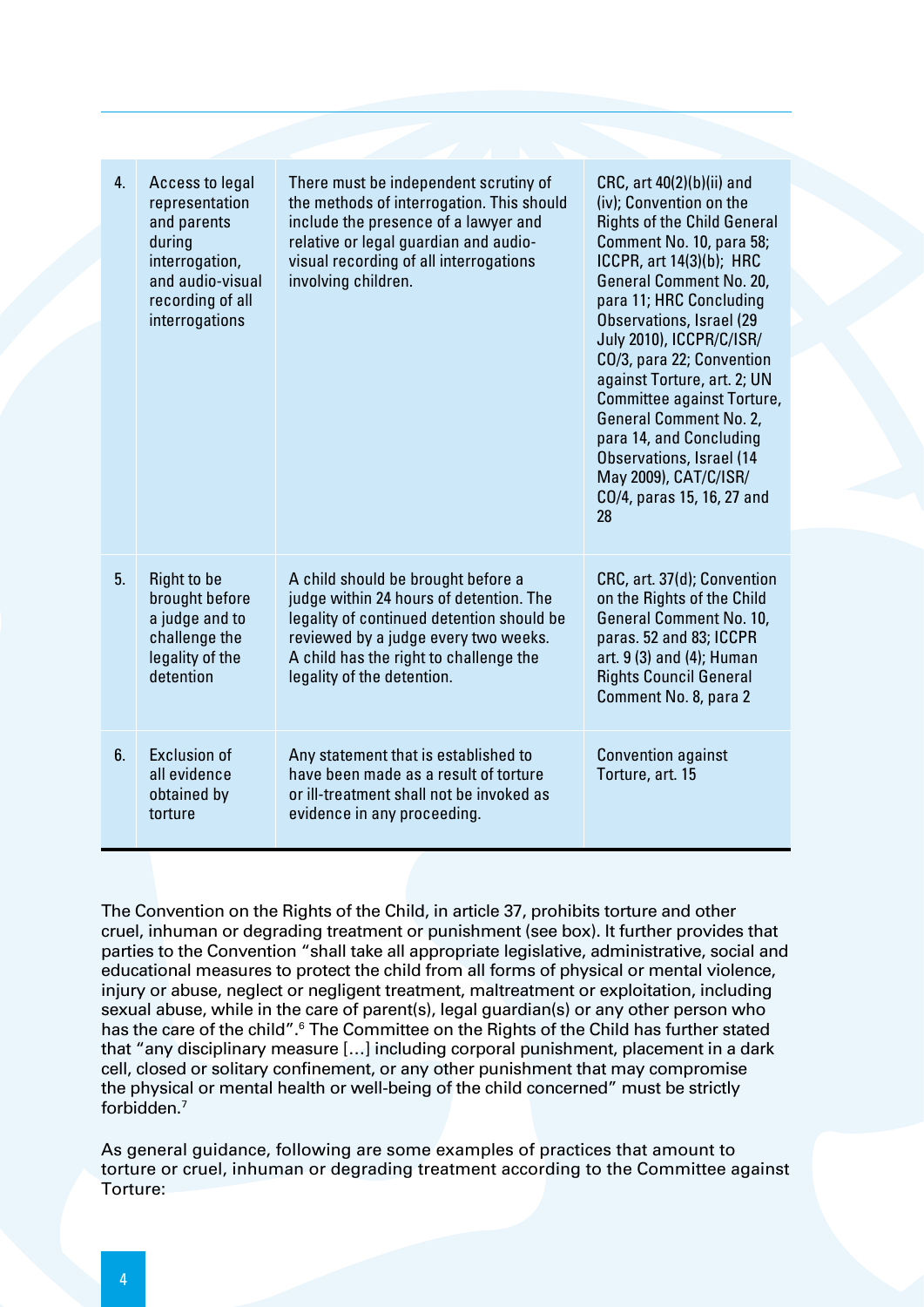- Restraining in very painful conditions;
- Hooding under special conditions:
- Threats, including death threats;
- Kicking, punching and beating with implements;
- Excessive use of force by law enforcement personnel and the military;
- Incommunicado detention without access to a lawyer or doctor or the ability to communicate with family members;
- Solitary confinement;
- Sensory deprivation and almost total prohibition of communication; and,
- Poor conditions of detention, including failure to provide food, water, heating in winter, proper washing facilities, overcrowding, lack of amenities, poor hygiene facilities and limited clothing and medical care.<sup>8</sup>

## **Article 37 of the Convention on the Rights of the Child**

States Parties shall ensure that:

(a) No child shall be subjected to torture or other cruel, inhuman or degrading treatment or punishment. Neither capital punishment nor life imprisonment without possibility of release shall be imposed for offences committed by persons below eighteen years of age;

(b) No child shall be deprived of his or her liberty unlawfully or arbitrarily. The arrest, detention or imprisonment of a child shall be in conformity with the law and shall be used only as a measure of last resort and for the shortest appropriate period of time;

(c) Every child deprived of liberty shall be treated with humanity and respect for the inherent dignity of the human person, and in a manner which takes into account the needs of persons of his or her age. In particular, every child deprived of liberty shall be separated from adults unless it is considered in the child's best interest not to do so and shall have the right to maintain contact with his or her family through correspondence and visits, save in exceptional circumstances;

(d) Every child deprived of his or her liberty shall have the right to prompt access to legal and other appropriate assistance, as well as the right to challenge the legality of the deprivation of his or her liberty before a court or other competent, independent and impartial authority, and to a prompt decision on any such action.

#### **The prohibition against torture and cruel, inhuman or degrading treatment in Israel**

In addition to Israel's obligations under international law, the guiding principles relating to the prohibition against torture in Israel are to be found in a 1999 decision of the Supreme Court, which is also legally binding on the Israeli military courts.<sup>9</sup> The Court concluded that a reasonable interrogation is necessarily one free of torture and cruel, inhuman or degrading treatment, and that this prohibition is absolute.<sup>10</sup>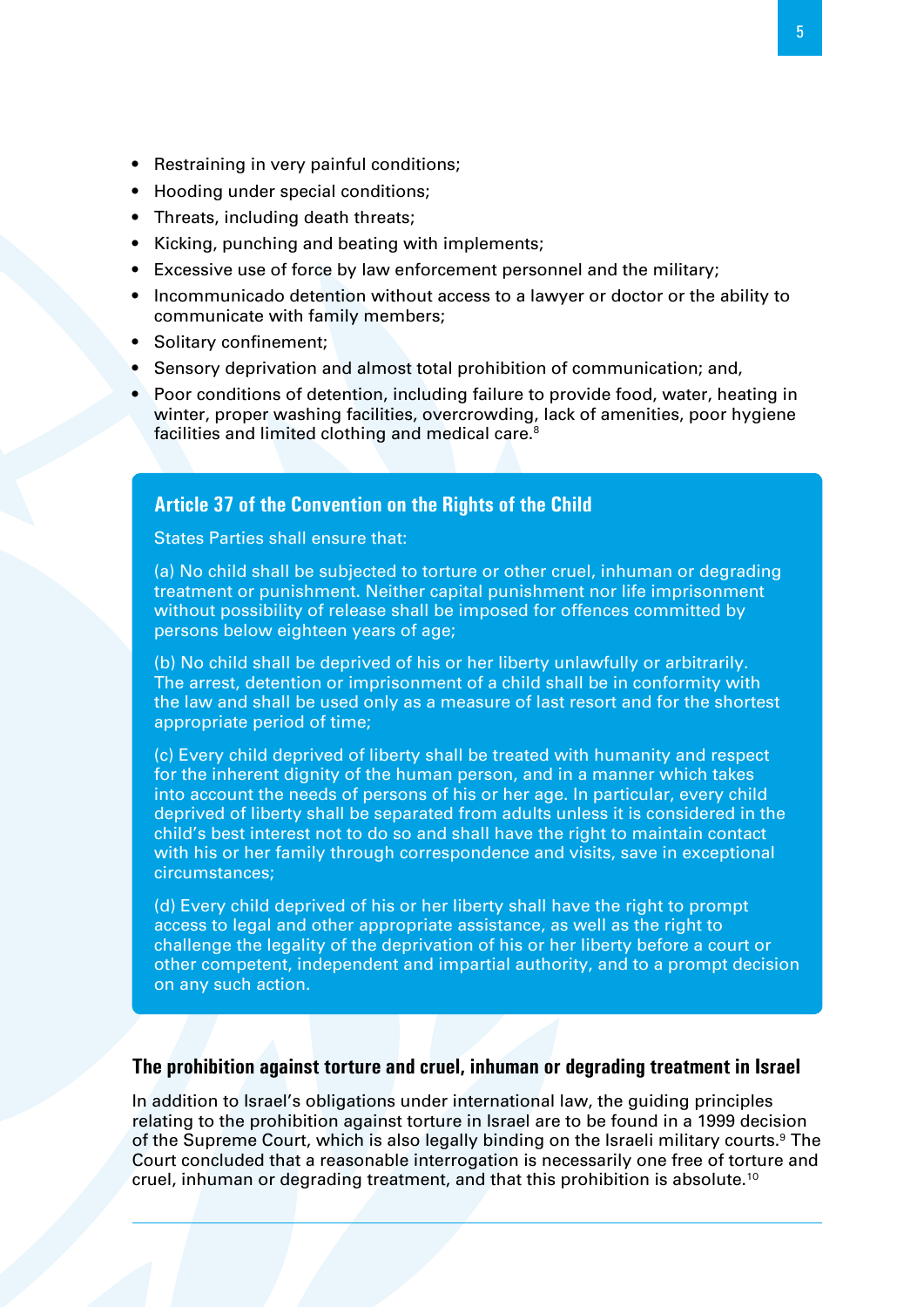# **D. Structure and operations of the Israeli military detention system**

The authorities involved in the process of arrest, prosecution, sentencing and detention of children are the army, the police, the Israel Security Agency, the courts and the Israel Prison Service. All these agencies and security officials are responsible for the child at different stages of the process that a child goes through when in contact with the military detention system.

Israel imposed military law on the occupied Palestinian territory in June 1967, through a military order that gives the Israeli area commander full legislative, executive and judicial authority.<sup>11</sup>

#### **Legal framework**

According to the legal framework of occupation under international law, a local population under occupation should continue to be bound by its own penal laws and tried in its own courts. However, under security provisions, local laws can be suspended by the occupying power and replaced with military orders enforced by military courts.<sup>12</sup>

Based on the establishment of military law,<sup>13</sup> successive Israeli military commanders in the West Bank have issued over 1,600 military orders. These orders relate to a range of issues, including the establishment and jurisdiction of the military courts; detention, arrest, release, search, seizure and forfeiture; applicable practice, procedure and evidence in military courts; categories of offences; and more recently, the establishment of a juvenile military court.

The Israeli military order most relevant to this report is Military Order 1651. This order came into effect on 2 May 2010 and incorporates a number of previous military orders relating to children, including Military Order 132 (Adjudication of Juvenile Delinquents) and Military Order 1644 (Establishing a Juvenile Military Court). Military Order 1651 also contains the main jurisdictional provisions and specifies the main offences with which Palestinians, including children, who are living in areas under full Israeli control are charged, which were previously contained in Military Order 378 (Security Directives).

In addition to Military Order 1651, some provisions of Israeli civilian criminal legislation also apply in the military courts, including laws relating to criminal procedure and evidence.<sup>14</sup>

#### **Juvenile military court**

In September 2009, in response to documentation of the prosecution of children as young as 12 in adult military courts, Israel established a juvenile military court.<sup>15</sup> It is understood that this is the first and only juvenile military court in operation in the world. In fact, it uses the same facilities and court staff as the adult military court.<sup>16</sup> The Committee on the Rights of the Child has stated that States Parties to the Convention on the Rights of the Child should establish separate facilities for children deprived of their liberty, including distinct, child-centred staff, personnel, policies and practices.17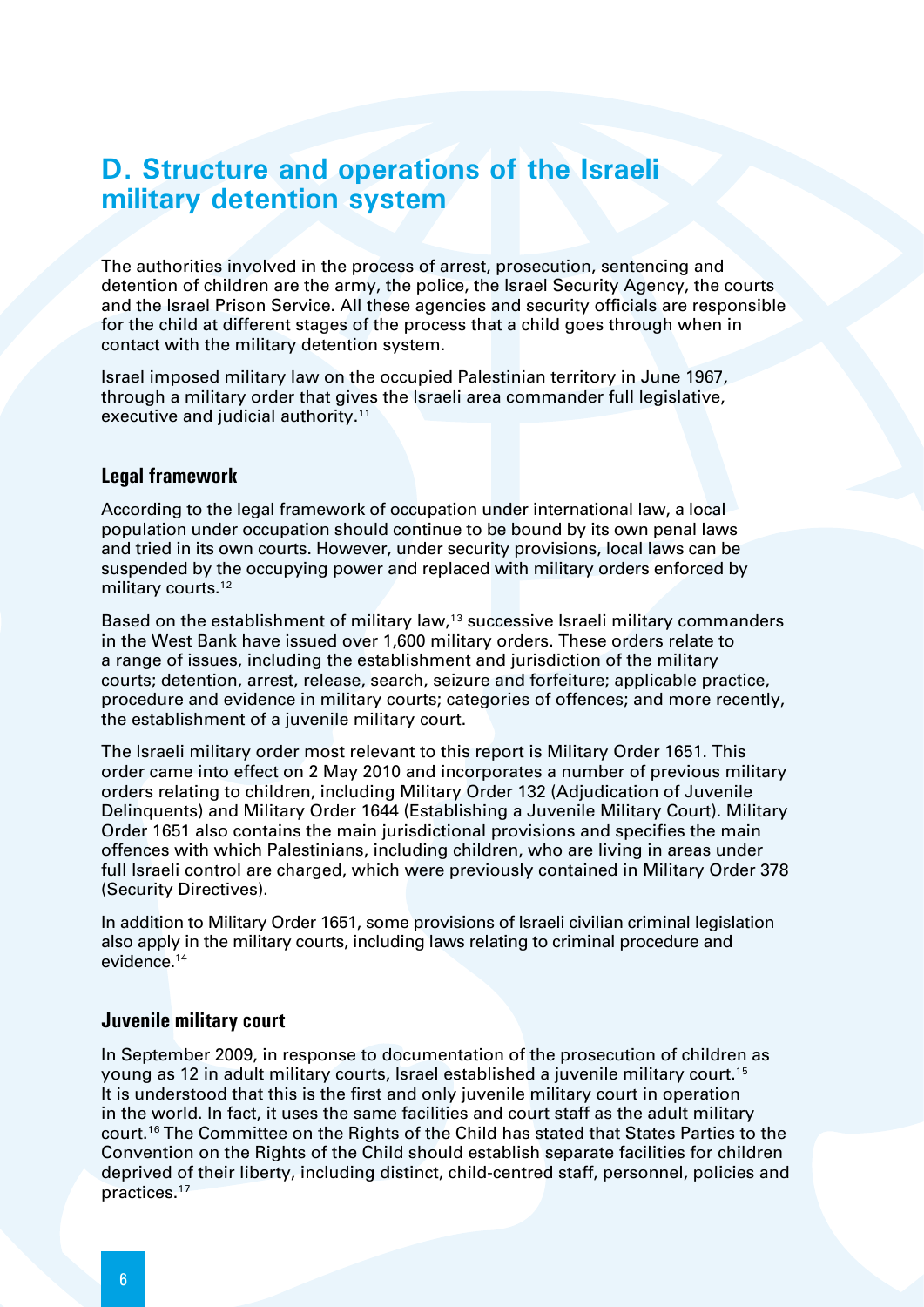With respect to juvenile justice, international child rights law is clear and unequivocal: accountability measures should be guided by the principles of diversion and alternatives to deprivation of liberty. First and foremost, children should be diverted from entering the law enforcement and judicial systems. The deprivation of liberty of children should only be used as a measure of last resort and for the shortest appropriate period of time. Accountability measures for alleged child perpetrators should be in the children's best interests and should be conducted in a manner that takes into account their age at the time of the alleged commission of the crime, promotes their sense of dignity and worth, and supports their reintegration and potential to assume a constructive role in society.<sup>18</sup>

The order that established the juvenile military court raises a number of issues of concern:

- (i) Although proceedings involving minors (12-15 years) are to be heard before a military juvenile court, remand hearings, bail applications and hearings to determine whether a child remains in detention pending the conclusion of the case are specifically exempted from this requirement and can be heard in the military courts used for adults.<sup>19</sup>
- (ii) Military juvenile judges are selected from the ranks of military court judges and given "appropriate training".<sup>20</sup> If a minor (12-15 years) is tried before an adult military court by mistake, and the mistake is discovered prior to the verdict, the adult military court can transfer the case to the military juvenile court, which is "authorized to hear the case from the stage it had reached in the previous court", rather than starting the hearing again before an appropriately qualified judge. Alternatively, the adult military court can continue to hear the case and is authorized to "act as if it were a military juvenile court", even though the judge may not have received the "appropriate training".<sup>21</sup> This provision in Military Order 1651 would appear to place little or no value on the skills and expertise that an appropriately trained juvenile judge can bring to proceedings involving a child. It should be noted, however, that in cases of "a grave miscarriage of justice" arising as a result of these provisions, the President of the Military Court of Appeals can order a retrial.<sup>22</sup>
- (iii) The juvenile military court is authorized to conduct hearings in a location away from where adult trials are being conducted, but only "to the extent possible". Similarly, minors (12-15 years), "to the extent possible", are to be brought separately to and from court.<sup>23</sup>
- (iv) Regarding the time period during which a child can be denied access to a lawyer and the guidelines relating to a child's release on bail, the same provisions govern both children and adults – the military order establishing the juvenile military court did not establish specific rules recognizing the special vulnerabilities of children.

## **Use of hand ties**

In March 2010, the Office of the Israeli Military Advocate General stated in a letter to human rights organizations<sup>24</sup> that new procedures had been established and disseminated on the use of hand ties, to prevent pain and injury.<sup>25</sup>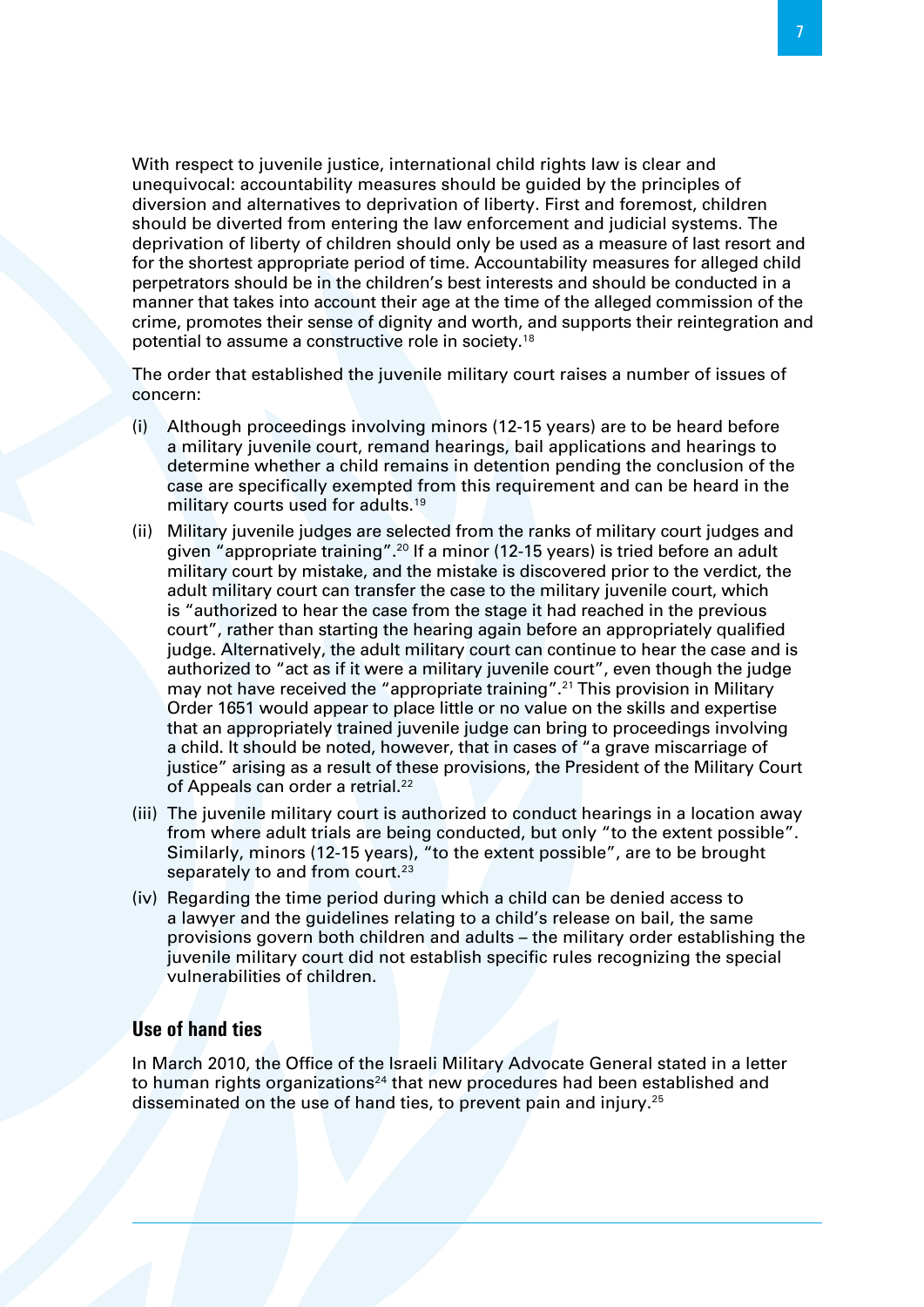## **Age of majority**

On 27 September 2011, the Israeli military commander in the occupied West Bank issued Military Order 1676, which raised the age of majority in the military courts from 16 to 18 years. Israeli military courts previously considered Palestinian children to be minors only up to 15 years old. This positive development is in line with the Convention on the Rights of the Child. It should be noted, however, that this amendment translates into legislation an existing practice, and that it does not apply to the sentencing provisions; children aged 16 and 17 years are still sentenced based on provisions applicable for adults.

This new order also introduced requirements for the police to notify parents about the arrest of their children and to inform children that they have the right to consult a lawyer. However, it does not stipulate when the consultation should occur. Nor does it impose similar notification requirements on the army, which is the main body conducting arrests and detaining children in the West Bank before handing them over to the police, who carry out the interrogations of children. In addition, at the time of writing, Military Order 1676 had only been circulated in Hebrew and English, not Arabic, as required under international law.<sup>26</sup>

#### **Age of criminal responsibility and penalties under military law**

Military Order 1651 establishes 12 years as the minimum age of criminal responsibility and sets the maximum penalties that can be imposed on children in various age categories. These maximum penalties can vary significantly depending on the child's age (see table 2).

| Age           | <b>Definition</b> |                           | <b>Criminal responsibility</b>                                                                                          |
|---------------|-------------------|---------------------------|-------------------------------------------------------------------------------------------------------------------------|
| 0-11 years    | Child             |                           | No child shall be arrested or prosecuted in the<br>military courts. (sec. 191)                                          |
| $12-13$ years | Juvenile          | <b>Minor</b> (sec<br>136) | Maximum 6 months' imprisonment. (sec. 168(B))                                                                           |
| $14-15$ years | Young adult       |                           | Maximum 12 months' imprisonment, unless the<br>offence carries a maximum penalty of 5 years<br>or more. (sec $168(C)$ ) |
| 16 years      | Adult             |                           | As an adult – maximum penalties stipulated<br>according to the offence.                                                 |
|               |                   |                           |                                                                                                                         |

#### **Table 2. Age categories under Military Order 1651 on penalties under military law**

The majority of children prosecuted in the military courts are charged with throwing stones, $27$ which is an offence under Section 212 of Military Order 1651. It provides as follows:

(i) Throwing an object, including a stone, at a person or property with the intent to harm the person or property carries a maximum penalty of 10 years' imprisonment.<sup>28</sup>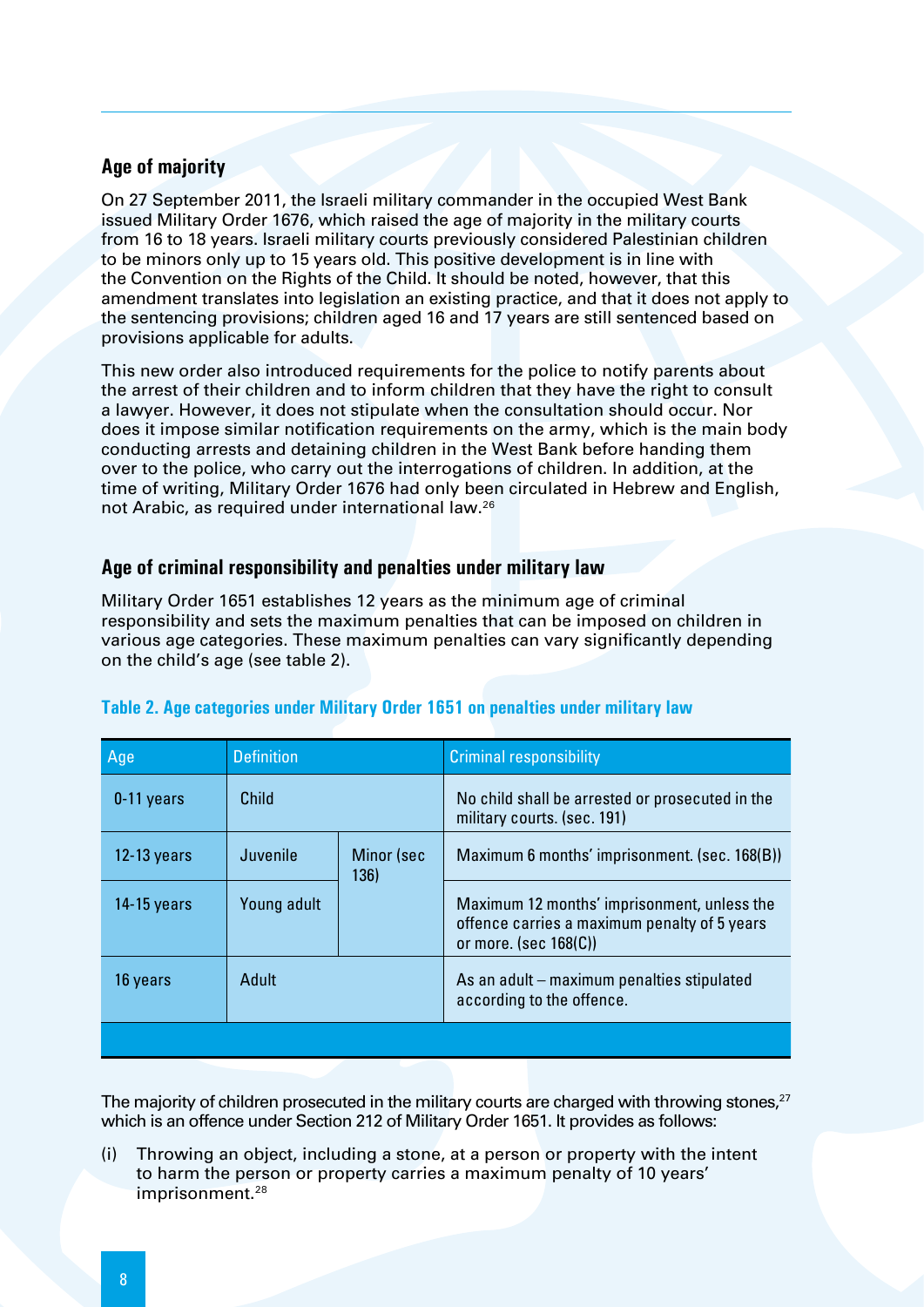Therefore, applying the limitation on sentences that can be imposed, a child aged between 12 and 13 years can receive a maximum sentence of six months, but a child aged between 14 and 15 years could in theory receive the maximum penalty of 10 years, as the maximum penalty for the offence exceeds five years; and

(ii) Throwing an object, including a stone, at a moving vehicle with the intent to harm it or the person travelling in it carries a maximum penalty of 20 years' imprisonment.<sup>29</sup>

Again, a child aged between 12 and 13 years can receive a maximum sentence of six months, but a child aged between 14 and 15 years could in theory receive the maximum penalty of 20 years, as the maximum penalty for the offence exceeds five years.

#### **First appearance before a judge**

On 1 August 2012, Israeli Military Order 1685 established that children detained by the Israeli security forces must be brought before a judge within four days of arrest, instead of the previously allowed eight days. Military Order 1711, issued on 28 November 2012, which will go into effect in April 2013, will further reduce the length of pre-trial detention, stipulating that children under 14-years-old should be brought before a Judge within 24 hours of arrest and children between 14 and 18 years old within 48 hours. This is a welcome development; however, it is still not in line with international standards, which recommend that the legality of the arrest be reviewed by a judge within 24 hours for all persons under 18 years.<sup>30</sup>

# **E. Treatment of children in the military detention system**

This section analyses the treatment of children during four critical phases of the military detention process: the arrest, the transfer to an interrogation site, the interrogation itself and finally the hearing. The findings are based on UNICEF interviews with children.

Each year approximately 700 Palestinian children aged 12 to 17, the great majority of them boys, are arrested, interrogated and detained by Israeli army, police and security agents.<sup>31</sup> In the past 10 years, an estimated 7,000 children have been detained, interrogated, prosecuted and/or imprisoned within the Israeli military justice system – an average of two children each day.

*"In all actions concerning children, whether undertaken by public or private social welfare institutions, courts of law, administrative authorities or legislative bodies, the best interests of the child shall be a primary consideration."*

Article 3, Convention on the Rights of the Child

The analysis of the cases monitored by UNICEF identified examples of practices that amount to cruel, inhuman or degrading treatment or punishment according to the Convention on the Rights of the Child and the Convention against Torture. What amounts to ill–treatment depends on the facts and circumstances of each case. However, the common experience of many children is being aggressively awakened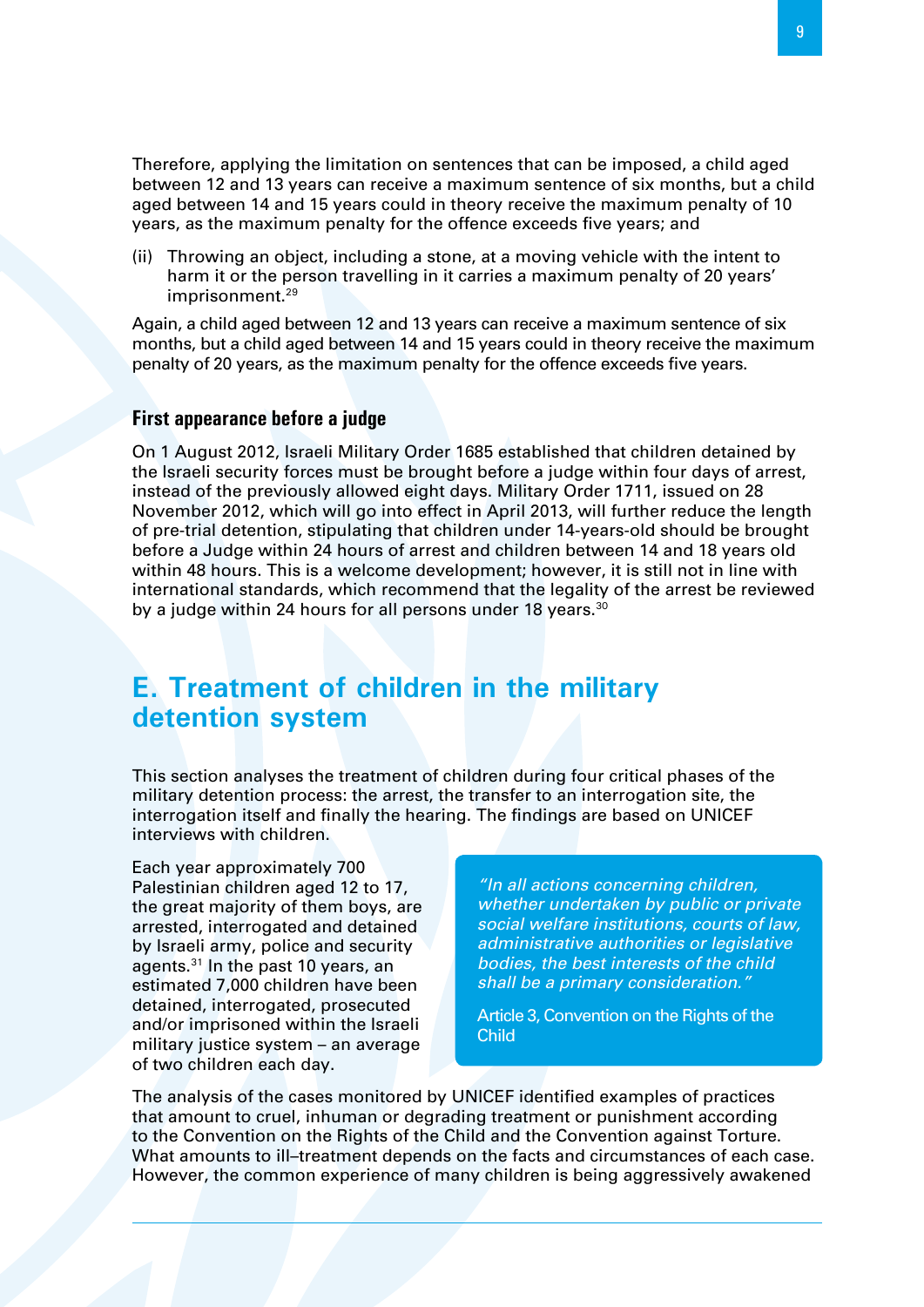in the middle of the night by many armed soldiers and being forcibly brought to an interrogation centre tied and blindfolded, sleep deprived and in a state of extreme fear. Few children are informed of their right to legal counsel.

## **The arrest**

Many children $32$  are arrested in the middle of the night, awakened at their homes by heavily armed soldiers. Some children are arrested in the streets near their homes, near bypass roads used by Israeli settlers or at army checkpoints inside the West Bank. Many of the children arrested at home wake up to the frightening sound of soldiers banging loudly on their front door and shouting instructions for the family to leave the house.

For some of the children, what follows is a chaotic and frightening scene, in which furniture and windows are sometimes broken, accusations and verbal threats are shouted, and family members are forced to stand outside in their night clothes as the accused child is forcibly removed from the home and taken away with vague explanations such as "he is coming with us and we will return him later", or simply that the child is "wanted". Few children or parents are informed as to where the child is being taken, why or for how long.

## **The transfer to the interrogation site**

Once a child has been identified, he or she is hand-tied and blindfolded and led to a waiting military vehicle for transfer to an interrogation site. Children are often prevented from saying goodbye to their parents and from putting on appropriate clothing for the journey. When the child is not transferred directly to an interrogation centre, he is often taken to another location, frequently a settlement in the West Bank,

*"Every child deprived of liberty shall be treated with humanity and respect for the inherent dignity of the human person, and in a manner which takes into account the needs of persons of his or her age."*

Article 37(c), Convention on the Rights of the Child

where he may wait until after daybreak before continuing the trip to the interrogation centre.

Many children are subjected to ill-treatment during the journey to the interrogation centre.<sup>33</sup> Some endure physical or verbal abuse; some suffer from painful restraints or from being forced to lie on the hard floor of the vehicle. The transfer process can take many hours and often includes intermediate stops at settlements or military bases where further ill-treatment is reported, including in some cases prolonged exposure to the elements and a lack of water, food or toilet facilities.

During these intermediate stops, many children are brought before medical staff and asked a series of general questions about their health. The blindfold is usually removed, but the child's hands remain tied. Very few children are physically examined. Some children report informing the doctor about their ill-treatment, but there is little evidence that these medical personnel provide medical attention even when the children have marks on their bodies from beatings or from the plastic ties. $34$ After this medical interview, which lasts about 10 minutes, the blindfold is replaced before the child is taken outside.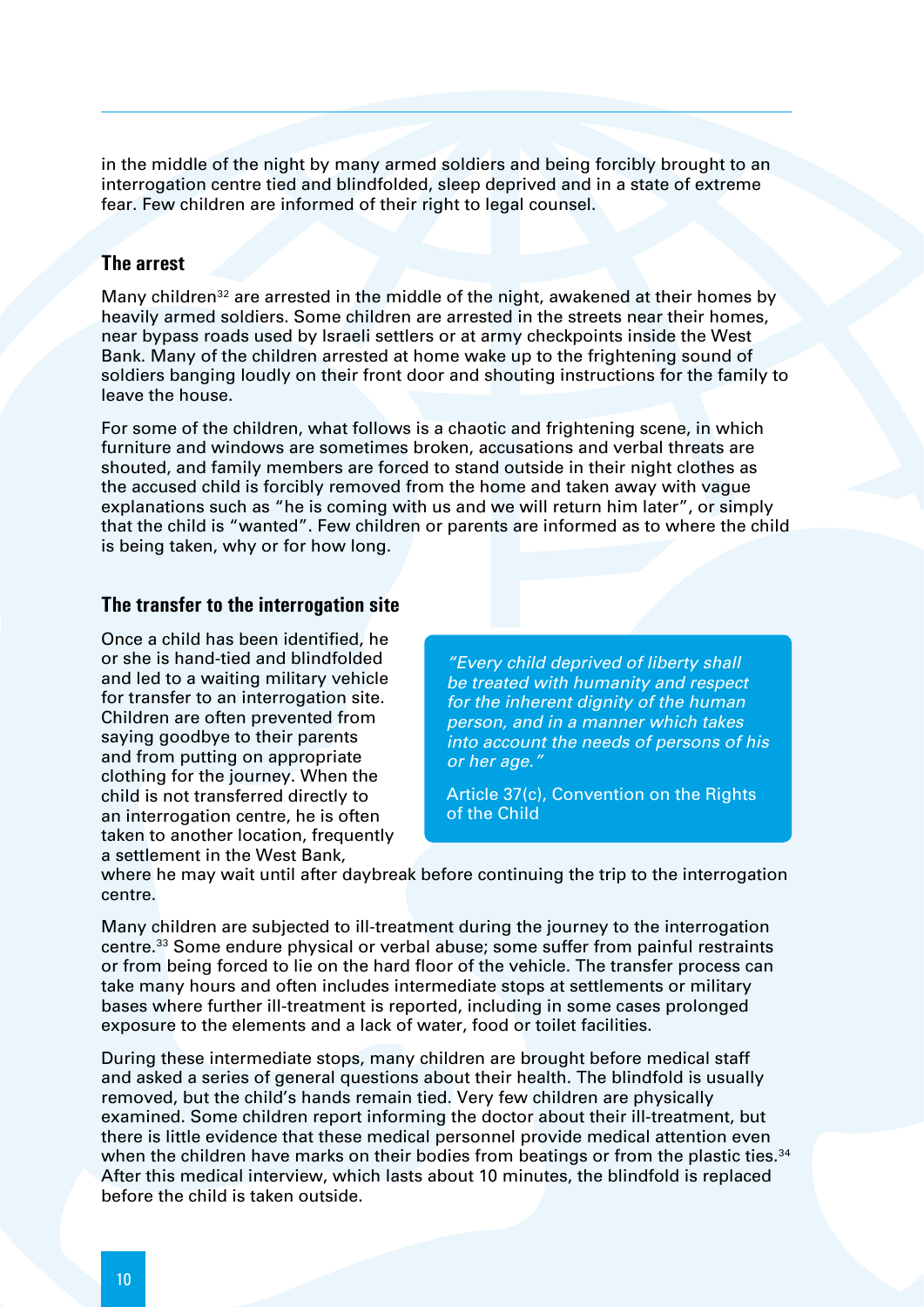The children's journey from the place of arrest to the interrogation site can take anywhere from one hour to an entire day.

#### **The interrogation**

The most common sites for interrogation of children from the West Bank have been the police stations in the settlements of Gush Etzion and Ari'el, as well as Ofer Prison and Huwwara Interrogation Centre. In a few cases, the children have been transferred to Al Mascobiyya Interrogation Centre in Jerusalem or Al

*"In the determination of any criminal charge against him, everyone shall be entitled to the following minimum guarantees, in full equality ... Not to be compelled to testify against himself or to confess guilt."*

Article 14(3), International Covenant on Civil and Political Rights

Jalame Interrogation Centre, near Haifa in Israel. The children are interrogated soon after their arrival.

The children are questioned by men dressed in civilian clothes or military uniforms, or sometimes in Israeli police uniforms. No child has been accompanied by a lawyer or family member during the interrogation, despite article 37(d) of the Convention on the Rights of the Child, which requires that: "Every child deprived of his or her liberty shall have the right to prompt access to legal and other appropriate assistance." The children are rarely informed of their rights, particularly the right against selfincrimination, despite another requirement in the same article stating that every child deprived of liberty shall have "the right to challenge the legality of the deprivation of his or her liberty before a court or other competent, independent and impartial authority, and to a prompt decision on any such action." There is no independent oversight of the interrogation process.

The absence of independent oversight of the interrogation process is significant, because third-party scrutiny of the methods of interrogation can be an effective measure to limit the use of ill-treatment and other coercive techniques during questioning. This oversight can be provided by having the child's lawyer and family member present during questioning and by making an audio-visual recording of the proceedings. Recording the proceedings, implemented in a number of jurisdictions (including the Israeli civilian legal system in certain circumstances) provides some measure of protection to the detainee against ill-treatment. It also protects the interrogator against false allegations of wrongdoing.

The interrogation mixes intimidation, threats and physical violence, with the clear purpose of forcing the child to confess. Children are restrained during the interrogation, in some cases to the chair they are sitting on. This sometimes continues for extended periods of time, resulting in pain to their hands, back and legs. Children have been threatened with death, physical violence, solitary confinement and sexual assault, against themselves or a family member.

Most children confess at the end of the interrogation. The interrogator prints out some forms and orders the child to sign them, though the child often lacks a proper understanding of their contents. In most cases the forms are in Hebrew, which the overwhelming majority of Palestinian children do not understand.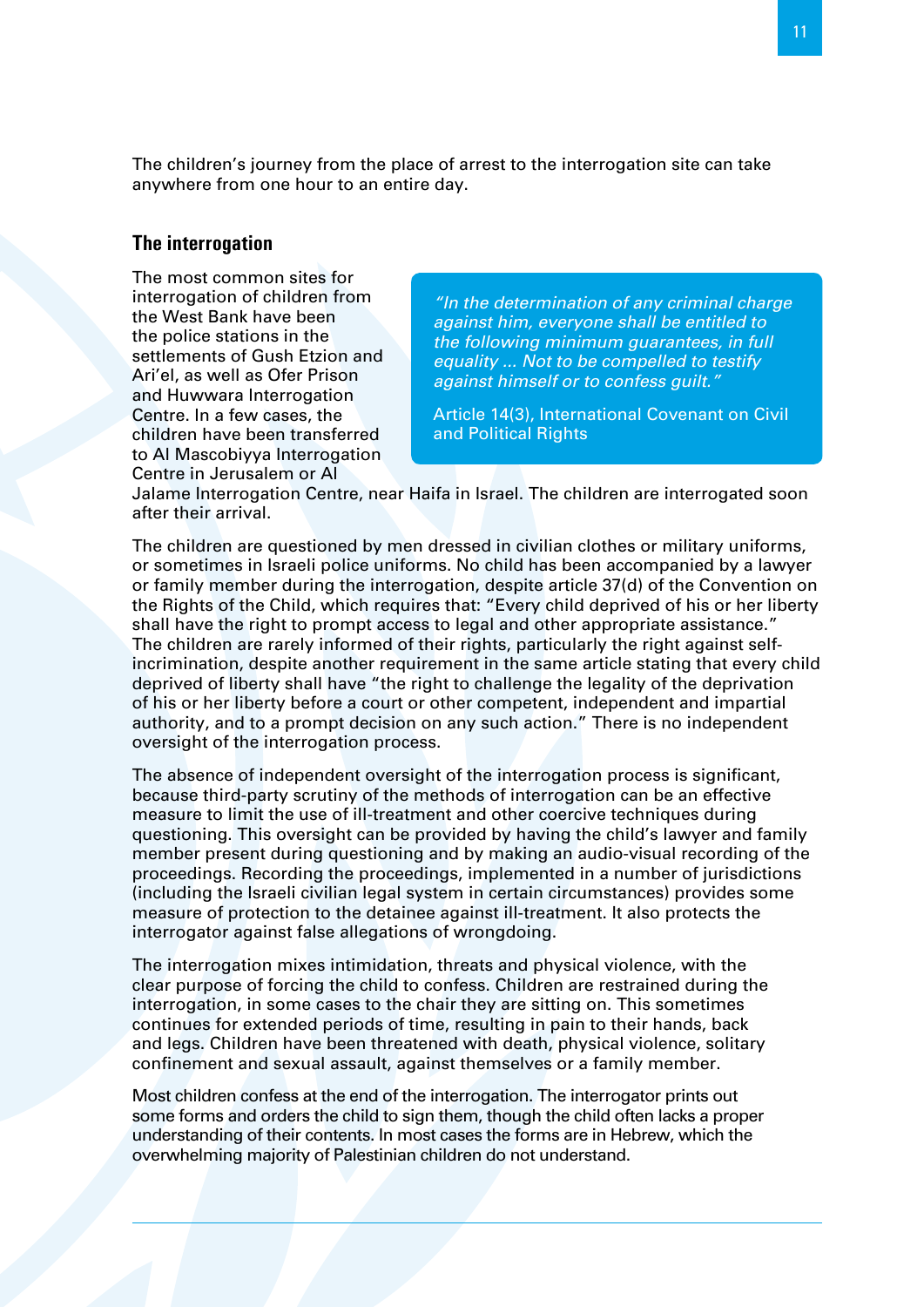Some children have been held in solitary confinement, for a period ranging from two days up to one month before the court hearing as well as after sentencing. (The judge has the authority to extend the initial four-day period to one month, and then to further extend it up to a maximum of 90 days.) The effects of solitary confinement on a detainee were considered by the Special Rapporteur on Torture in a 2008 report to the General Assembly:

"The weight of accumulated evidence to date points to the serious and adverse health effects of the use of solitary confinement: from insomnia and confusion to hallucinations and mental illness. The key adverse factor of solitary confinement is that socially and psychologically meaningful contact is reduced to the absolute minimum, to a point that is insufficient for most detainees to remain mentally well-functioning. Moreover, the effects of solitary confinement on pre-trial detainees may be worse than for other detainees in isolation, given the perceived uncertainty of the length of detention and the potential for its use to extract information or confessions. Pre-trial detainees in solitary confinement have an increased rate of suicide and self-mutilation within the first two weeks of solitary confinement".<sup>35</sup>

The detrimental impact of solitary confinement on the psychological well-being of a child has prompted the Committee on the Rights of the Child to advise strict prohibition of such treatment, a call echoed by the Special Rapporteur on Torture in a report to the United Nations General Assembly in October 2011.<sup>36</sup>

#### **The hearing and the sentence**

After the interrogation children are generally brought before a military court for a hearing. Children enter the courtroom in leg chains and shackles, wearing prison uniforms. This is in contravention of the Standard Minimum Rules for the Treatment of Prisoners, which stipulate that chains and irons shall never be used, and other forms of restraint should only be used in certain limited circumstances, including "as a precaution against escape during transfer, provided that they shall be removed when the prisoner appears before a judicial or administrative body" and "such instruments must not be applied for any longer time than is strictly necessary."

Most children see their lawyers for the first time when they are brought to the court. Not all lawyers have easy access to the applicable military orders as they are not always made available in Arabic, as is required under international law. $37$  Further, some Israeli criminal legislation, which also applies in the military courts, has never been translated into Arabic. This failure to make the applicable laws (as amended) and decisions of the courts readily available in Arabic places Palestinian defence lawyers at a distinct disadvantage and jeopardizes an accused child's chances of receiving a fair trial.<sup>38</sup>

A military court judge is authorized to extend the initial four-day period<sup>39</sup> of detention for a period not exceeding 30 days. Each time the period of detention expires, the judge can extend it again, up to a maximum of 188 days, with a military judge reviewing the detention every 30 days.<sup>40</sup> These provisions are not in line with the international standard requiring that a child be brought before a judge within the first 24 hours after arrest, with a review every two weeks thereafter.<sup>41</sup>

In most cases bail is denied. This directly contravenes article 37(b) of the Convention on the Rights of the Child, which requires that deprivation of liberty be used "only as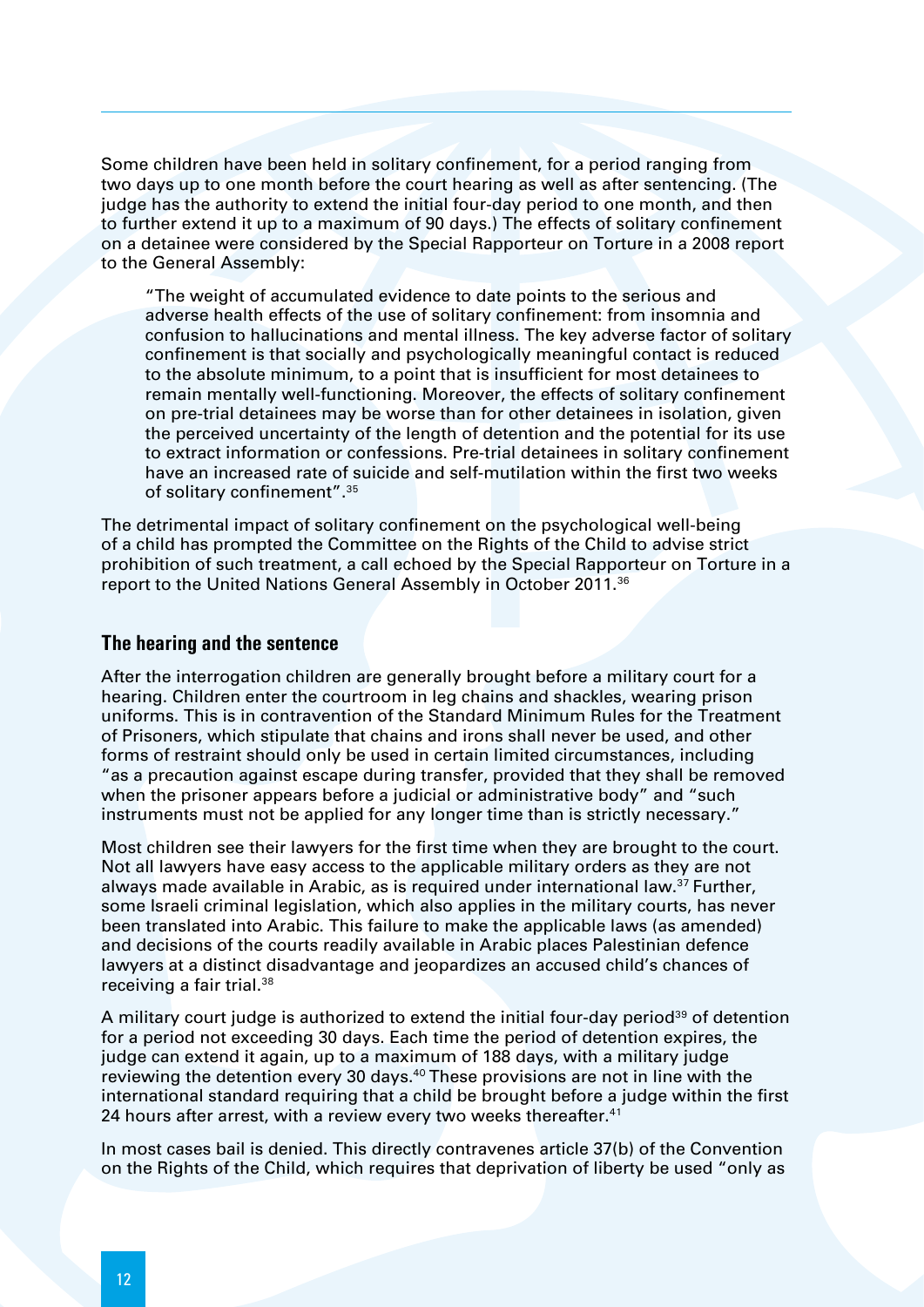a measure of last resort…" The child is then ordered to remain in custody until the end of the legal proceedings.

In the majority of cases, the principal evidence against the child is the child's own confession, in most cases extracted under duress during the interrogation.<sup>42</sup> Sometimes the child is implicated in a confession given by another child. In some cases the children unknowingly sign a 'confession', written in Hebrew (which most Palestinian children do not understand), after being advised that 'confessing' is their only way out of the military detention system. Although many children reported providing confessions as a result of ill-treatment, few raise this matter before the court for fear that their complaints would lead to harsher sentences, even though international law prohibits the use of evidence obtained under duress by a court.<sup>43</sup>

Ultimately, almost all children plead guilty in order to reduce the length of their pretrial detention. Pleading guilty is the quickest way to be released. In short, the system does not allow children to defend themselves.

Two of the three prisons run by the Israel Prison Service, where the majority of Palestinian children serve their sentences, are located inside Israel<sup>44</sup>. The transfer of Palestinian children to prisons inside Israel contravenes article 76 of the Geneva Convention relative to the Protection of Civilian Persons in Time of War (hereinafter "Fourth Geneva Convention"). It provides that "protected persons accused of offences shall be detained in the occupied country, and if convicted they shall serve their sentences therein."

In practical terms, this makes family visits difficult, and in some cases impossible, due to regulations that restrict Palestinians with West Bank ID cards from travelling inside Israel and to the length of time it takes to issue a permit. This contravenes article 37(c) of the Convention on the Rights of the Child, which states that a child "shall have the right to maintain contact with his or her family through correspondence and visits, save in exceptional circumstances".

Incarcerating children has lasting harmful effects. By cutting them off from their families, sometimes for months, it causes emotional distress. It also interrupts their access to education, further contravening their rights. For these reasons children in conflict with the law should be granted bail whenever possible. It bears repeating, as noted in article 37 of the Convention on the Rights of the Child, that detention of a child shall be used only "as a measure of last resort and for the shortest appropriate period of time".

# **F. Conclusions**

Ill-treatment of Palestinian children in the Israeli military detention system appears to be widespread, systematic and institutionalized. This conclusion is based on the repeated allegations about such treatment over the past 10 years and the volume, consistency and persistence of these allegations. The review of cases documented through the monitoring and reporting mechanism on grave child rights violations, as well as interviews conducted by UNICEF with Israeli and Palestinian lawyers and Palestinian children, also support this conclusion.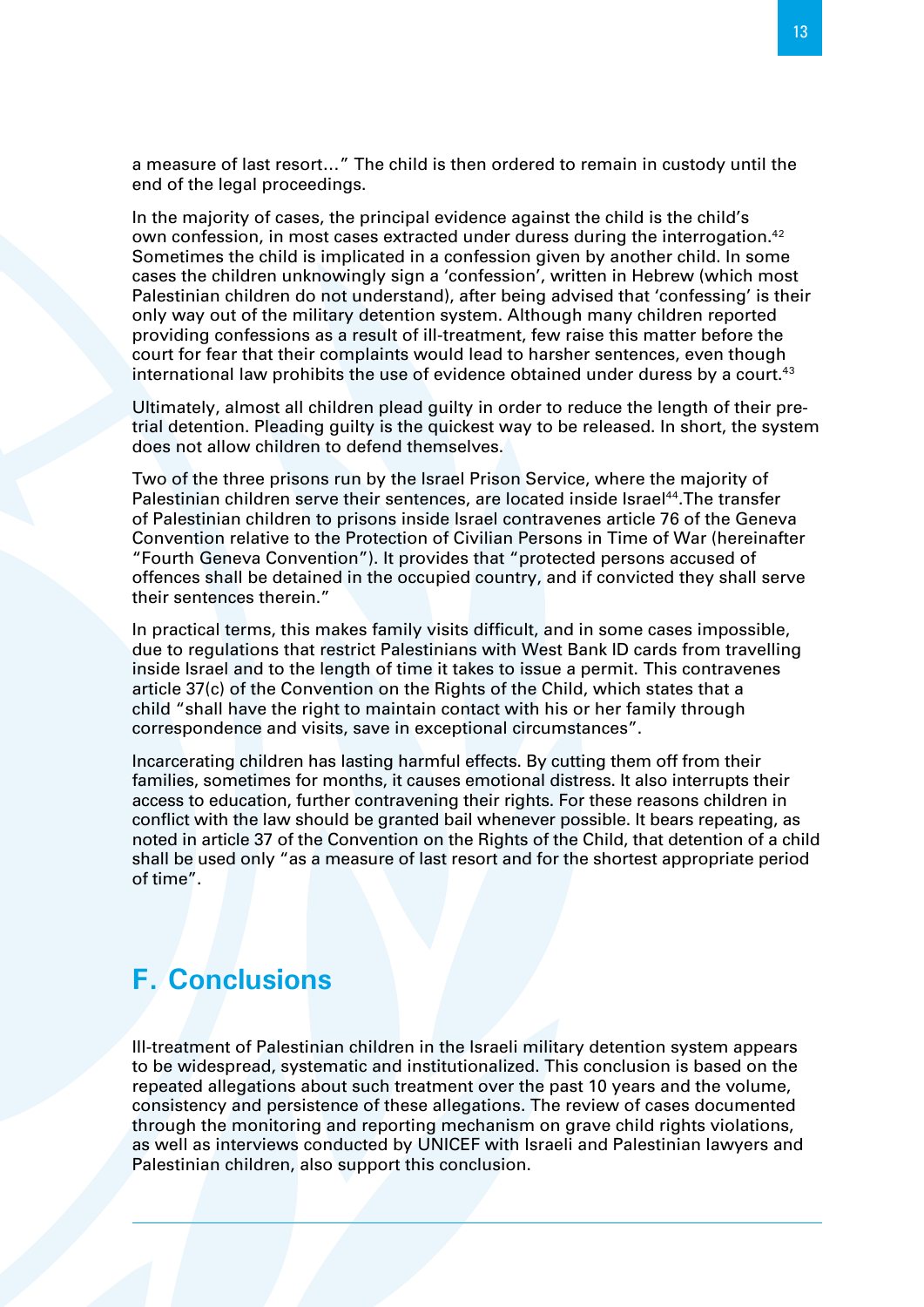The pattern of ill-treatment includes the arrests of children at their homes between midnight and 5:00 am by heavily armed soldiers; the practice of blindfolding children and tying their hands with plastic ties; physical and verbal abuse during transfer to an interrogation site, including the use of painful restraints; lack of access to water, food, toilet facilities and medical care; interrogation using physical violence and threats; coerced confessions; and lack of access to lawyers or family members during interrogation.

Treatment inconsistent with child rights continues during court appearances, including shackling of children; denial of bail and imposition of custodial sentences; and transfer of children outside occupied Palestinian territory to serve their sentences inside Israel. The incarceration isolates them from their families and interrupts their studies.

These practices are in violation of international law that protects all children against ill-treatment when in contact with law enforcement, military and judicial institutions.

The April 2010 announcement by Israeli military officials of changes to the hand-tying procedure is a positive development. So too is military order 1676 (September 2011), which introduced requirements for the police (though not the army) to notify parents about the arrest of their children and to inform children that they have the right to consult a lawyer. Further measures should be introduced to ensure the protection of children under military detention and compliance of the system with international norms and regulations, as well as to dissipate false allegations of misconduct by the authorities.

# **G. Recommendations**

The arrest, detention or imprisonment of a child shall be used only as a measure of last resort and for the shortest appropriate period of time.<sup>45</sup>

The following recommendations are intended to assist Israeli officials to adopt a series of practical safeguards that would improve the protection of children under military detention and prevent practices that breach the absolute prohibition against torture and cruel, inhuman or degrading treatment. Some of these safeguards would also assist the authorities in dispelling any false allegations of wrongdoing.

The recommendations take into consideration the situation of unrest prevailing in Israel and the occupied Palestinian territory, as well as Israel's legitimate security concerns and its duty to protect from violence its citizens and other persons under its jurisdiction or de facto control. $46$  However, the absolute nature of the prohibition against torture and cruel, inhuman or degrading treatment or punishment requires immediate implementation of measures to ensure that children held in the military detention system are never subjected to treatments that breach the pledges Israel agreed to fulfil in ratifying the Convention on the Rights of the Child.

#### **1. Compliance with international norms and regulations**

With respect to the arrest and detention of children, in accordance with the Convention on the Rights of the Child and other international norms and standards. $47$ the following principles must apply under all circumstances: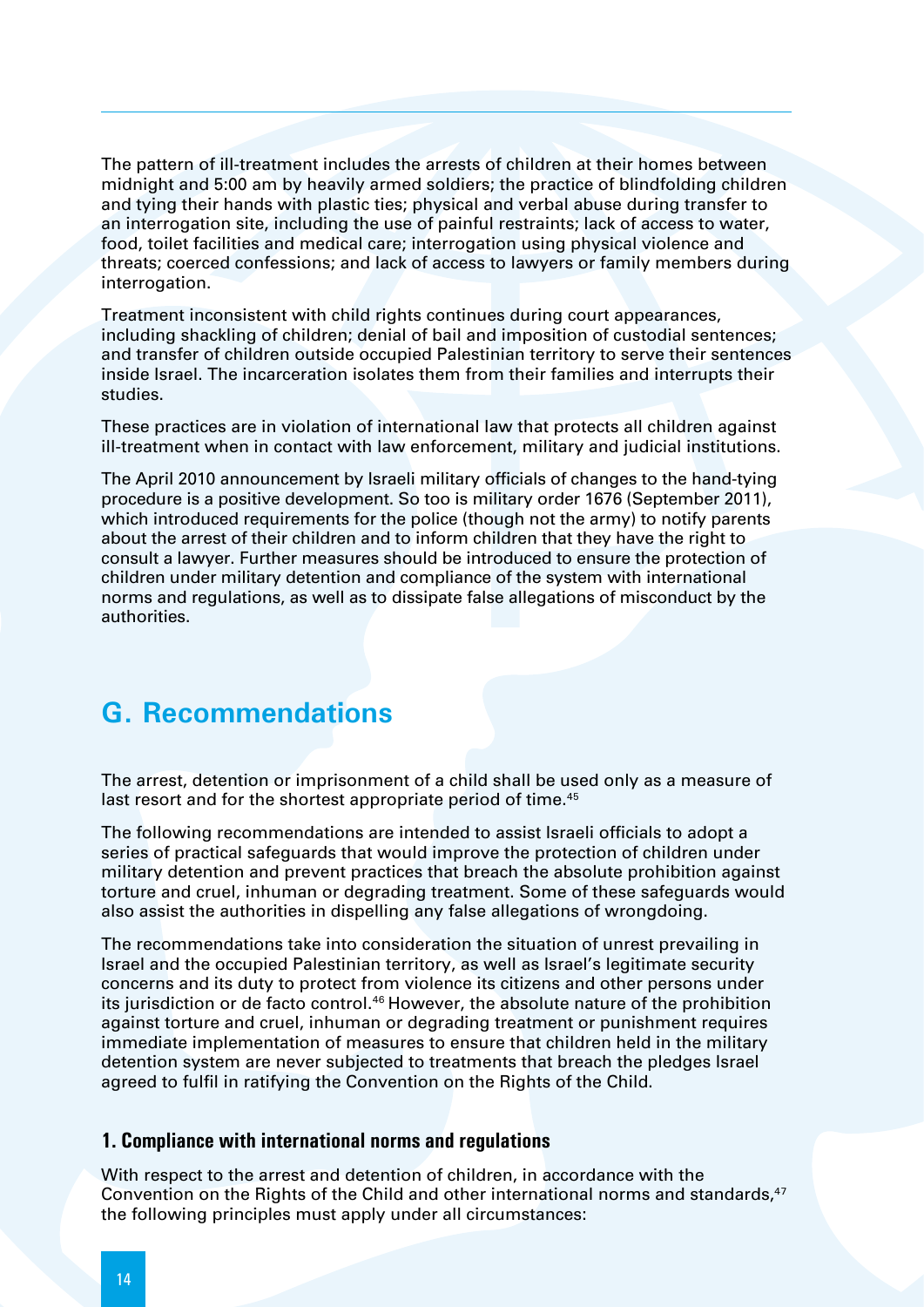- (i) *The best interests of the child shall be a primary consideration.* In all actions concerning children, whether undertaken by public or private social-welfare institutions, courts of law, administrative authorities or legislative bodies, the best interests of the child shall be a primary consideration.<sup>48</sup>
- (ii) *Non-discrimination.* States Parties to the Convention on the Rights of the Child shall respect and ensure that the rights set forth in the Convention apply to each child within their jurisdiction without discrimination of any kind, irrespective of the child's or his or her parents' race, colour, sex, language, religion, political or other opinion, national, ethnic or social origin, property, disability, birth or other status.<sup>49</sup>
- (iii) *Use of detention only as a measure of last resort.* Children should only be deprived of their liberty as a measure of last resort and for the shortest appropriate period of time.<sup>50</sup>
- (iv) *Alternatives to detention.* Alternatives to detaining children should always be considered and encouraged, at both the pre-trial and post-sentencing stages of any judicial or military detention system.
- (v) *Diversion.* Children in conflict with the law should be channelled away from judicial proceedings through the development and implementation of procedures or programmes that enable many – possibly most – to avoid the potential negative effects of formal judicial proceedings, provided that human rights and legal safeguards are fully respected.<sup>51</sup>

# **2. Notification**

- (i) All children shall be informed of the reasons for their arrest at the time of arrest and in a language they understand.<sup>52</sup>
- (ii) The competent military authority shall, on its own initiative, notify the legal guardian or close family member of the child about the arrest, reasons for arrest and place of detention, as soon as possible after the arrest, and in Arabic. A legal guardian must be authorized to accompany the child during transfer and stay with the child at all times during interrogation.
- (iii) All children and their legal guardian or close family member should be provided with a written statement in Arabic informing them of their full legal rights while in custody.

## **3. Timing of arrests and arrest warrants**

- (i) All arrests of children should be conducted during daylight, notwithstanding exceptional and grave situations.
- (ii) Copies of all relevant documentation, including arrest warrants and summons for questioning, should be provided to the child's legal guardian or close family member at the time of arrest or as soon as possible thereafter, and all documentation should be provided in Arabic.

# **4. Methods and instruments of restraint**

(i) Children should only be restrained for the time that is strictly necessary. Use of restraining methods and instruments should respect the child's dignity and not cause unnecessary pain or suffering.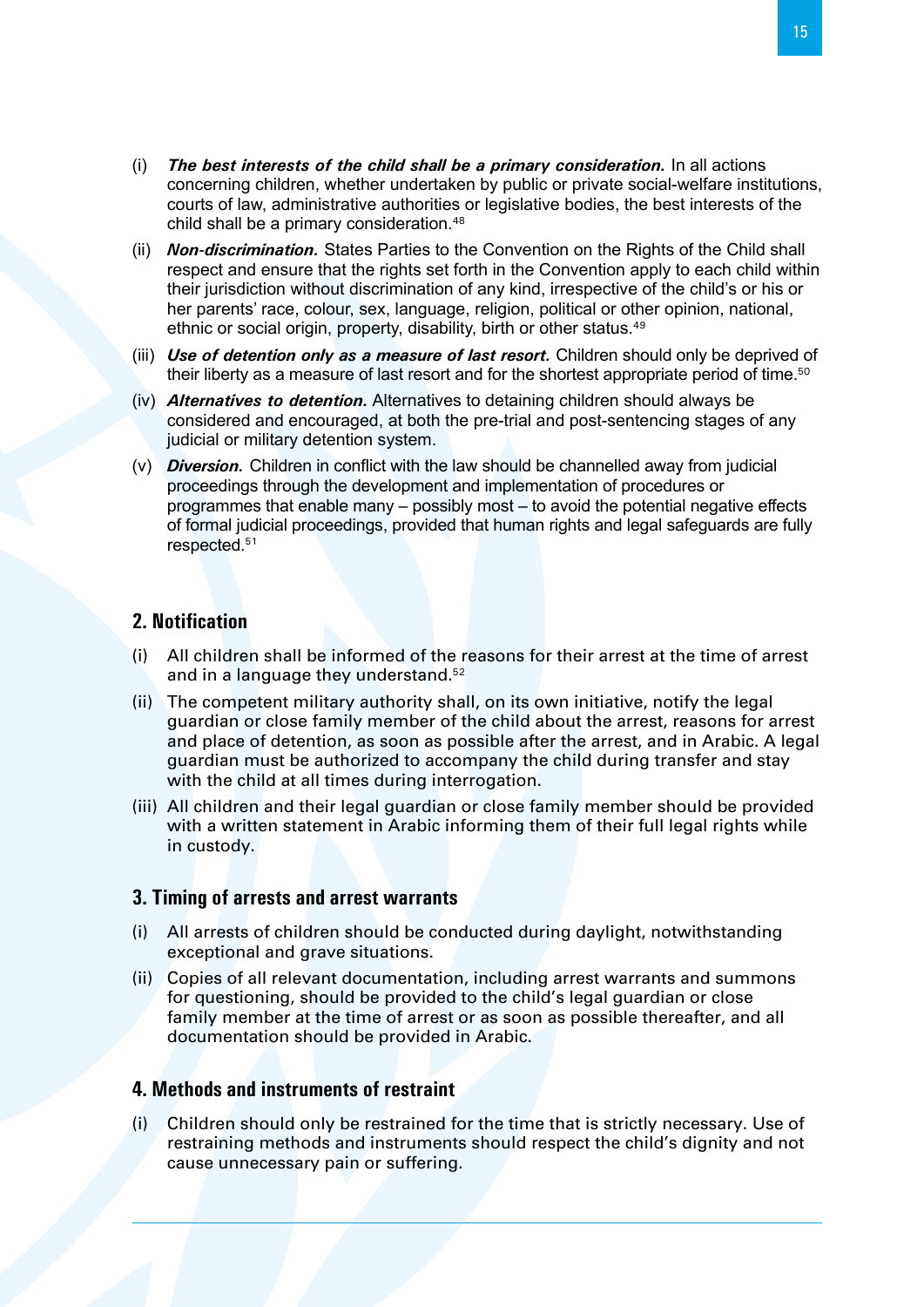- (ii) The use of single plastic hand ties should be prohibited in all circumstances, and the prohibition must be effectively monitored and enforced.
- (iii) At all times during transfer, children should be properly seated, not blindfolded and treated with dignity.
- (iv) Except in extreme and unusual circumstances, children should never be restrained during interrogation, while detained in a cell or while attending court.
- (v) The practice of blindfolding or hooding children should be prohibited in all circumstances.

## **5. Strip searches**

(i) Strip searches should be carried out only under exceptional circumstances and used only as a last resort. When conducted, strip searches should be done with full respect for the dignity of the child and be conducted by more than one person of the same gender as the child, in the presence of a parent, guardian or other responsible adult, wherever possible. The strip search should be done in a private location and should not involve the removal of all garments at the same  $time^{53}$ 

#### **6. Access to a lawyer**

(i) All children in detention shall have prompt and regular access to an independent lawyer of their choice.<sup>54</sup>

#### **7. Judicial review of the arrest and detention**

- (i) All children in detention shall, within 24 hours of their arrest, have prompt and effective access to an independent judicial review of the legality of their arrest and detention.<sup>55</sup>
- (ii) The military courts should review every child's detention at least every two weeks, to ensure that detention is used only as a measure of last resort and for the shortest time possible; that the child is not being subjected to any form of illtreatment; and that the child is being granted access to relatives, a lawyer and a medical doctor.

#### **8. Medical examinations**

- (i) Both prior to and after questioning, as well as upon transfer to another place of detention, the detained child should undergo a medical inspection by an independently qualified medical doctor.<sup>56</sup> The medical inspection should abide by the highest standards of medical ethics, document objectively any complaints and findings, and assess the child's physical and psychological state.<sup>57</sup> Any immediate medical needs should be attended to.
- (ii) Subject to the consent of the child's legal guardian, all medical records should be made available to the child's lawyer.
- (iii) Children deprived of their liberty shall have access to prompt and adequate medical care at all times.<sup>58</sup>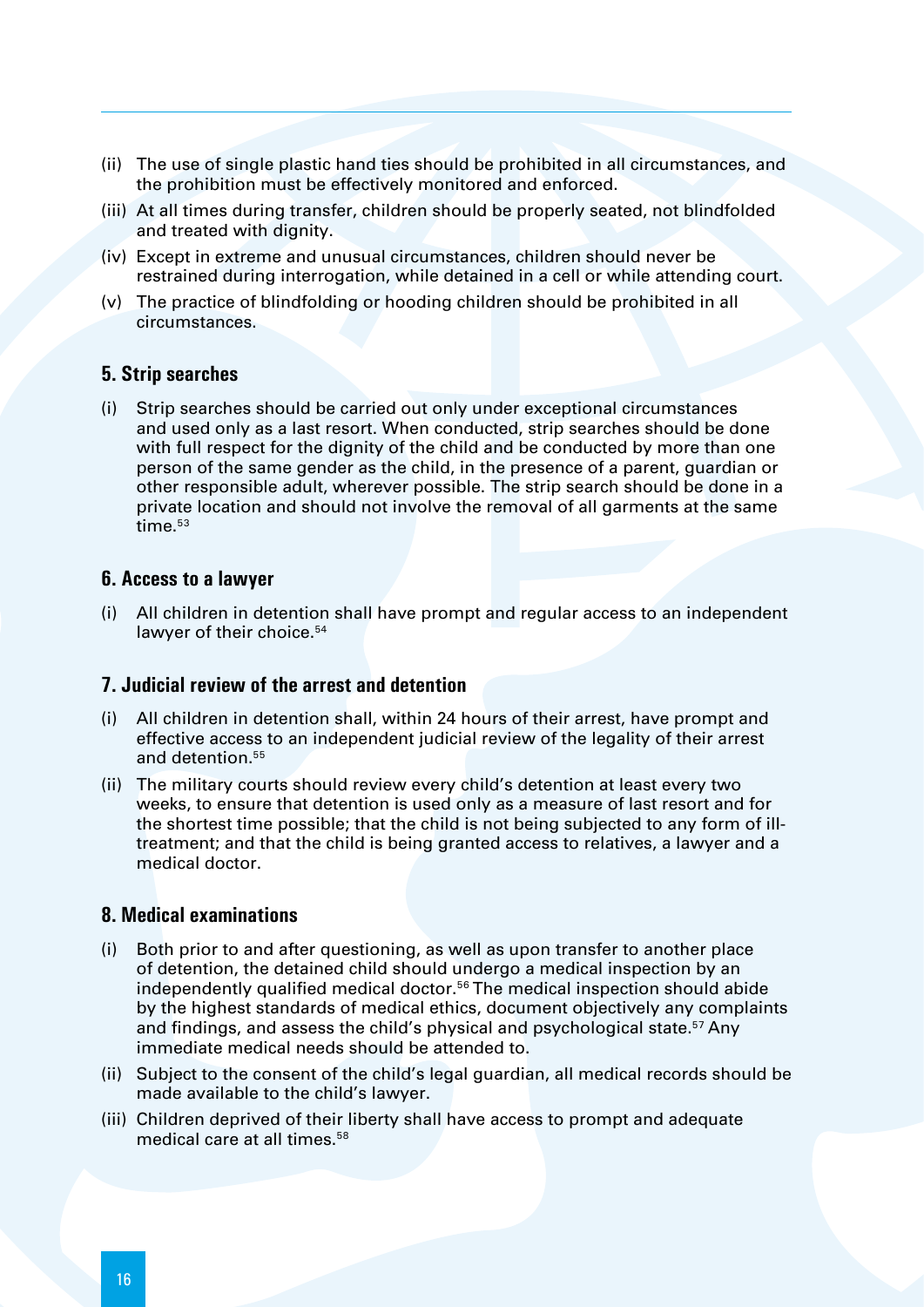## **9. Questioning or interrogation**

- (i) The questioning or interrogation of a child should always take place in the presence of a lawyer and a family member, and should always be audio-visually recorded for the purpose of independent oversight.<sup>59</sup>
- (ii) At the commencement of each interrogation session, the child should be formally notified of his or her rights in Arabic, and in particular, informed of the privilege against self-incrimination.
- (iii) Each interrogation session should begin with the identification of all persons present. The identity of all persons present should be included in the record and available to the child's lawyer.

# **10. Solitary confinement**

(i) In no circumstances whatsoever should a child be held in solitary confinement.

# **11. Confessional evidence**

- (i) No statement or confession made by a child deprived of his or her liberty, other than one made in the presence of a judge or the child's lawyer, should have probative value at any stage of the criminal proceedings, except as evidence against those who are accused of having obtained the confession by unlawful means. Cases involving children in military courts should not be determined solely on the basis of confessions from children.
- (ii) All confessions written in Hebrew and signed or adopted by a Palestinian child should be rejected as evidence by the military courts.

## **12. Bail and plea bargains**

- (i) Incarceration of children should always be a measure of last resort and for the shortest possible time. Except in extreme circumstances, release on bail should be the standard procedure.
- (ii) The conditions under which bail and plea bargains are granted should be revised to make them consistent with the Convention on the Rights of the Child.

# **13. Location of detention and access to relatives**

- (i) In accordance with international law, all Palestinian children detained in the Israeli military detention system shall be held in facilities located in the occupied Palestinian territory.<sup>60</sup>
- (ii) Wherever a child is detained, the right of family members to visit should be fully respected. All necessary measures should be taken to ensure that the administrative procedures in support of family visits, including all necessary permits, are promptly facilitated no later than 14 days after arrest.
- (iii) All children should be entitled to regular telephone communication with their families in order to maintain close social relations.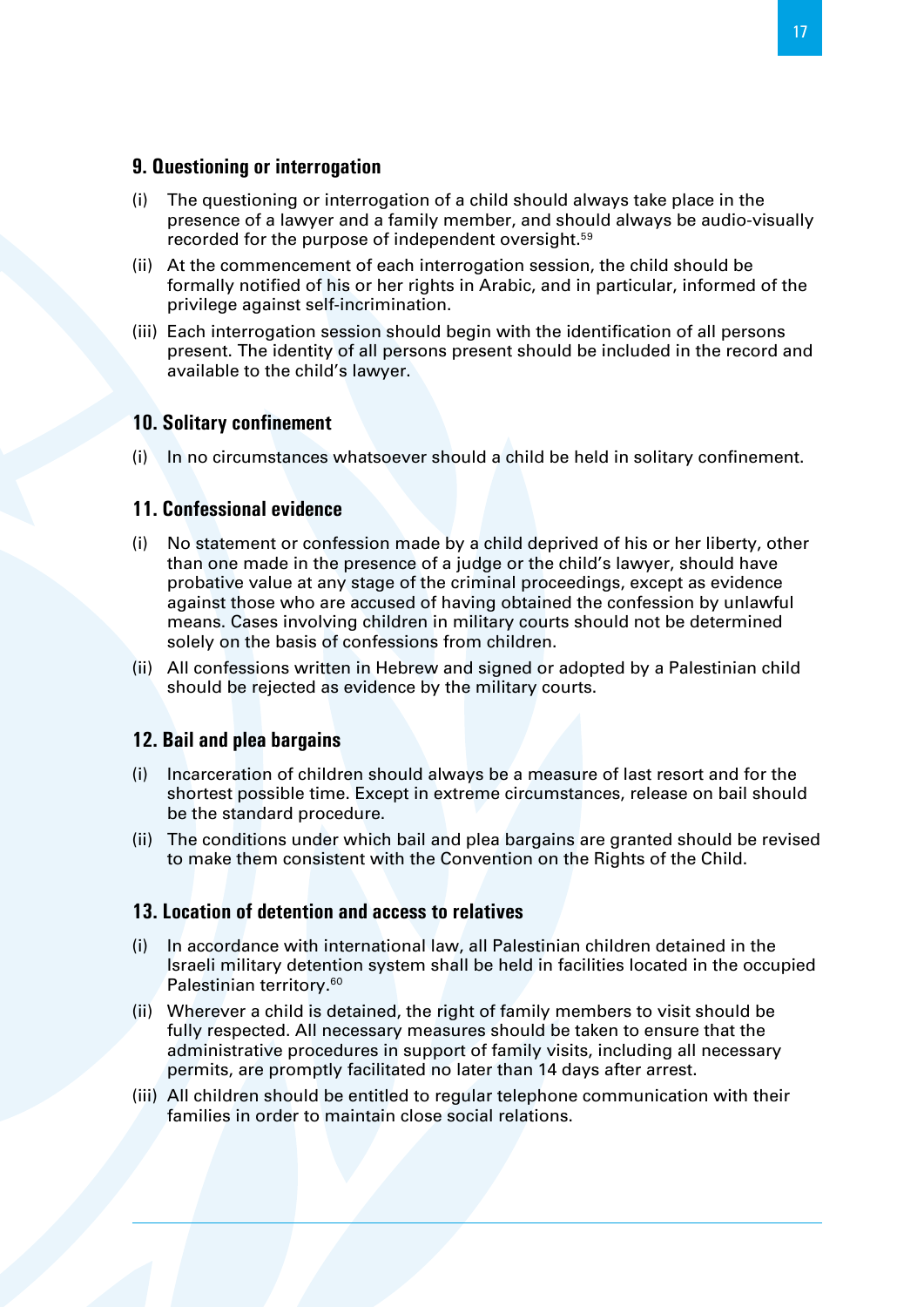## **14. Accountability**

- (i) Any complaint by a child, at any stage of his or her detention, regarding any form of violence and unlawful treatment, shall be promptly, diligently and independently investigated in accordance with international standards. All perpetrators shall be brought promptly to justice.<sup>61</sup>
- (ii) Unless the allegations are manifestly unfounded, the personnel allegedly involved in the unlawful treatment of children should be suspended from duties involving contact with children, pending the outcome of an independent investigation and any subsequent legal or disciplinary proceedings.
- (iii) In addition to efficient and effective complaint mechanisms, Israeli military authorities should take all necessary measures to establish effective and independent internal oversight mechanisms to monitor the behaviour of all personnel in contact with children in Israeli military detention.
- (iv) Child victims of ill-treatment should obtain redress and adequate reparation, including rehabilitation, compensation, satisfaction and guarantees of nonrepetition.
- (v) The Israeli authorities should give immediate consideration to establishing an independent investigation into the reports of ill-treatment of children in the military detention system, in accordance with the 2002 recommendations made by the UN Special Rapporteur on the situation of human rights on Palestinian territories occupied since 1967.<sup>62</sup>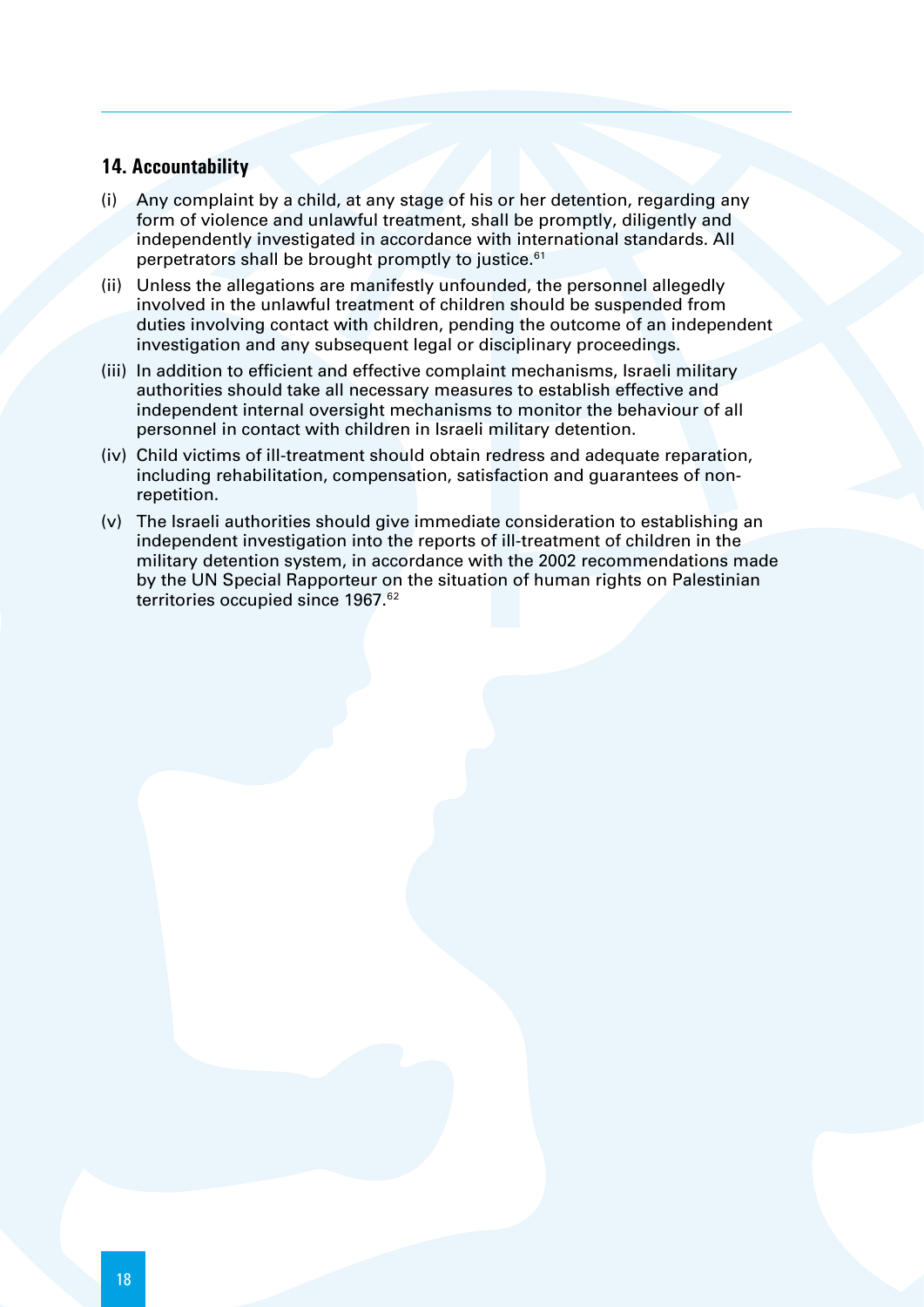# **Endnotes**

- 1 This report adopts the international legal definition of the occupied Palestinian territory, which includes the West Bank, East Jerusalem and the Gaza Strip.
- 2 UNICEF Monitoring and Reporting Mechanism Database (hereinafter referred to as the MRM Database).
- 3 CRC, article 37(a); CAT, article 2; ICCPR, article 7; and the Fourth Geneva Convention, common article 3.
- 4 CAT, article 2(2).
- 5 For formal names/titles of rules, please see Acronyms and Abbreviations, pg. 2.
- 6 CRC, articles 19 and 37(a).
- 7 Committee on the Rights of the Child, General Comment No. 10, paragraph 89.
- 8 'The United Nations Convention Against Torture A Commentary', Nowak and McArthur, 2008, pp. 62, 66, 542, 551, 557, 559 and 566-568.
- 9 Public Committee Against Torture in Israel and others v. The State of Israel (1999) 53 (4) PD 81 (The Torture Ruling). The ruling related to any interrogation performed by Israeli authorities, not limited by territory, and to Israeli Security Agency interrogations in particular.
- 10 Ibid., paragraph 23.
- 11 Israel Defense Forces Proclamation No. 2, Proclamation Regarding Law and Administration (7 June 1967).
- 12 Hague Regulations (1907), article 43; and Fourth Geneva Convention (1949), articles 64 and 66.
- 13 Israel Defense Forces Proclamation No. 2, Proclamation Regarding Law and Administration (7 June 1967).
- 14 Military Order 1651, Section 86 provides that: "Concerning the laws of evidence, the military court will act in accordance with the obligatory rules in criminal matters in courts within the State of Israel." The relevant Israeli domestic criminal legislation is: Evidence Ordinance [New Version], 1971; Criminal Procedure Ordinance (Testimony), 1927 Sections 1–3; and Military Order 1651. Section 88 provides that: "The military court is authorized to order, in any matters of trial procedure not determined under this order, trial procedures that appear to it most appropriate for ensuring a just trial." This section is frequently used to import criminal procedural elements from Israeli civilian legislation, including: Criminal Procedure Law [Consolidated Version] 1982; Criminal Procedure Law (Powers of Enforcement – Arrest) 1996; and Criminal Procedure Law (Interrogation of Suspects) 2002; Prisons Ordinance (New Version), 1971 Sections 1-68E and First and Second Addendums; Criminal Procedure Regulations (Powers of Enforcement – Arrests) (Conditions in Detention), 1997; and Procedures Regulations (Prisoners' Petitions), 1980.
- 15 See Committee against Torture, Concluding Observations (2009), CAT/C/ISR/CO/4, paragraph 28. As to criticism of attempts to incorporate principles of juvenile justice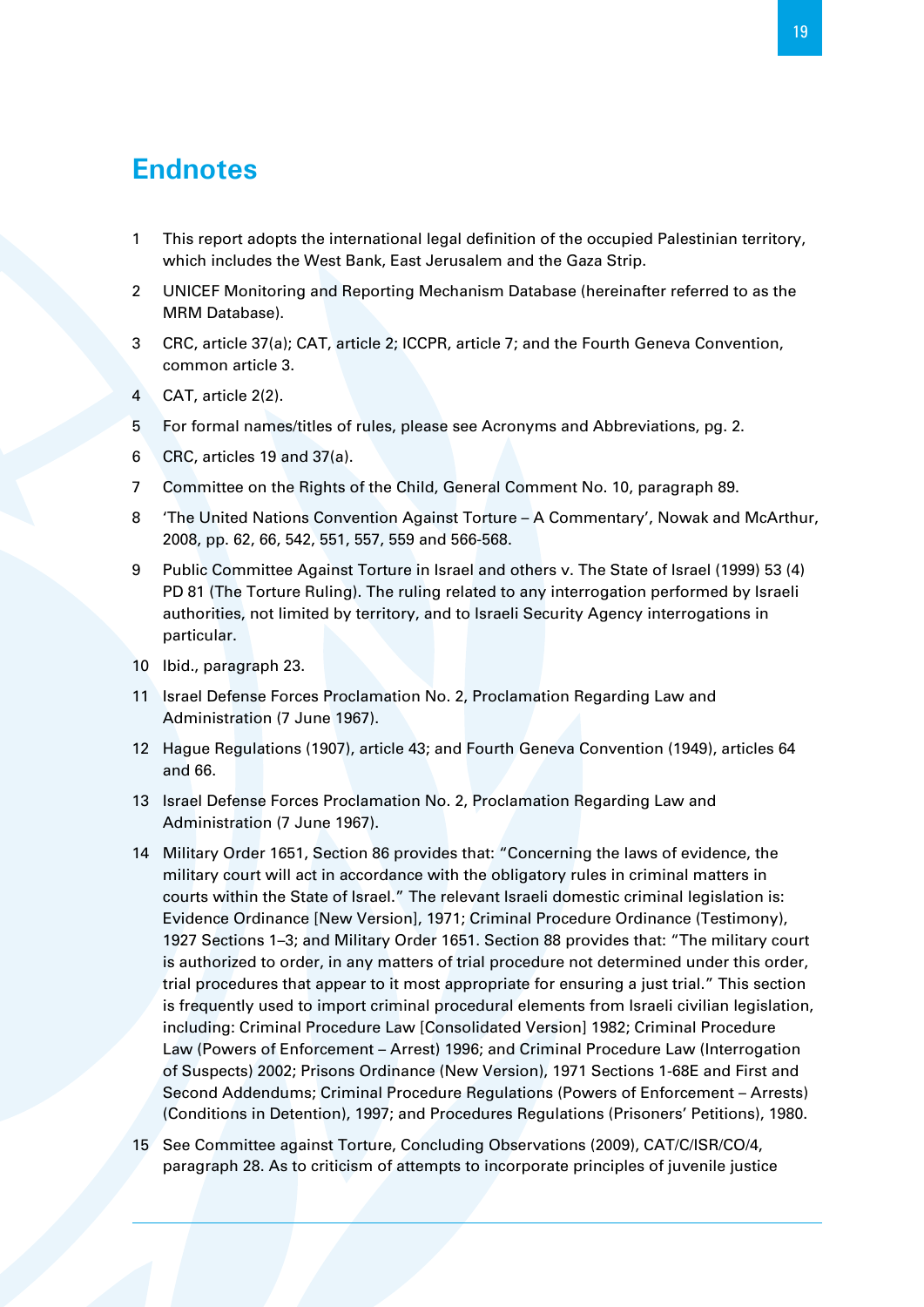into military courts, see: Committee on the Rights of the Child, Concluding Observations (2010), CRC/C/OPAC/ISR/CO/1, paragraph 33.

- 16 Ofer juvenile military court is presided over by Youth Court judge Sharon Rivlin-Ahai.
- 17 The UN Standard Minimum Rules stipulate that chains and irons shall never be used, and other forms of restraint should only be used in certain limited circumstances including "as a precaution against escape during transfer, provided that they shall be removed when the prisoner appears before a judicial or administrative body" and "such instruments must not be applied for any longer time than is strictly necessary". Further, the Committee on the Rights of the Child has stated that States Parties to the Convention on the Rights of the Child should establish separate facilities for children deprived of their liberty, which include distinct, child-centred staff, personnel, policies and practices.
- 18 Sharanjeet Parmar, Mindy Jane Roseman, Saudamini Siegrist and Theo Sowa, eds., *Children and Transitional Justice: Truth-Telling, Accountability and Reconciliation* (Boston: Human Rights Program at Harvard Law School, Harvard University Press, 2010), Annex I, p. 408.
- 19 Military Order 1651, Section 138(A) and (B).
- 20 Military Order 1651, Section 137.
- 21 Military Order 1651, Section 140(A) and (B).
- 22 Military Order 1651, Section 142.
- 23 Military Order 1651, Section 143.
- 24 In 2009, the Public Committee Against Torture filed a petition in the Supreme Court (Public Committee Against Torture in Israel v Prime Minister of Israel (HCJ 5553/09). Prior to judgment, lawyers for the State informed the Supreme Court that new procedures relating to the use of hand ties had been introduced to prevent pain and injury, thereby making further court action unnecessary.
- 25 These new procedures instruct the following: hands should be tied from the front, unless security considerations require tying from behind; three plastic ties should be used, one around each wrist, and one connecting the two; there should be the space of a finger between the ties and the wrist; the restraints should avoid causing suffering as much as possible; and the officer in charge is responsible for ensuring compliance with these regulations.
- 26 Fourth Geneva Convention, article 65. This article provides that "the penal provisions enacted by the Occupying Power shall not come into force before they have been published and brought to the knowledge of the inhabitants in their own language".
- 27 Data based on the work of organizations providing legal support to children show that children charged with throwing stones and prosecuted in the military courts are receiving prison sentences in the range of 2 weeks to 10 months.
- 28 Military Order 1651, Section 212(2).
- 29 Military Order 1651, Section 212(3).
- 30 Committee on the Rights of the Child, General Comment No. 10 (2007), Children's rights in juvenile justice.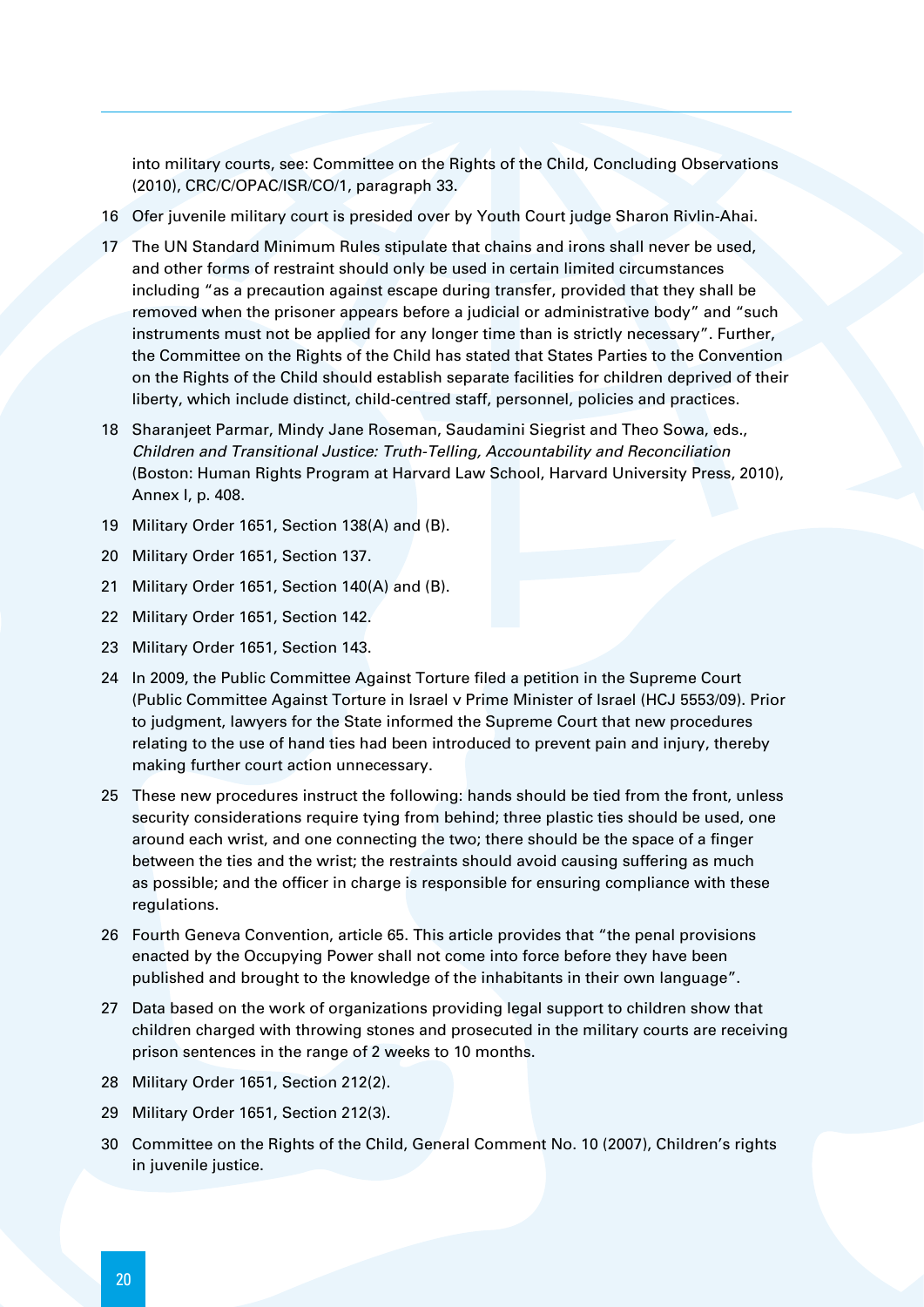- 31 Exact figures on the number of Palestinian children detained each year by Israeli authorities are not published. The estimated number of 700 children prosecuted in the Israeli system is based on figures provided by the Israel Prison Service of the number of children in prison facilities, and the best estimate of lawyers from organizations that appear daily in the military courts and conduct regular prison visits.
- 32 The UNICEF MRM database includes over 400 cases of detention and ill treatment that have been documented since 2009, which constitute the evidence base for this report.
- 33 UNICEF MRM Database.
- 34 For more on the role of doctors in the military court system, visit the website of Physicians for Human Rights-Israel, at www.phr.org.il/default.asp?PageID=22.
- 35 Report of the Special Rapporteur: Question of torture, and other cruel, inhuman or degrading treatment or punishment (2008) – A/63/175.
- 36 Committee on the Rights of the Child, General Comment No. 10, paragraph 89; Interim report of the Special Rapporteur of the Human Rights Council on torture and other cruel, inhuman or degrading treatment or punishment, August 2011, A/66/268.
- 37 Fourth Geneva Convention, article 65. This article provides that "the penal provisions enacted by the Occupying Power shall not come into force before they have been published and brought to the knowledge of the inhabitants in their own language." See also Haaretz, Civil Administration wants Palestinians to submit requests in Hebrew only, 12 December 2010, available at www.haaretz.com/news/national/civil-administrationwants-palestinians-to-submit-requests-in-hebrew-only-1.330111.
- 38 In July 2008, Machsom Watch published a set of laws applicable in the military courts in Arabic, Hebrew and English. But as the authors of this publication note, Military Order 378 alone has been amended at least nine times since their work was first published: Machsom Watch, The Law of the Israeli Military Courts in the West Bank, Military Orders and Israeli Domestic Legislations, Source Book (2009), edited by Adv. Smadar Ben Natan, Adv. Tahreer Atamleh-Mohana and Adv. Lymor Wolf Goldstein.
- 39 Previously it was 8 days but was changed to 4 days by Military Order 1685, which came into effect on 1 August 2012.
- 40 Military Order 1651, Sections 32(A), 37 and 38.
- 41 The primary sources for this Standard are: CRC, article 37(d); Committee on the Rights of the Child, General Comment No. 10, paragraphs 52 and 83; ICCPR, article 9(3) and (4); and the Human Rights Committee, General Comment No. 8, paragraph 2.
- 42 UNICEF MRM Database.
- 43 Convention against Torture, article 15. Evidence Ordinance [New Version] 1971, Section 12. Further, under Israeli law applicable in military courts, judges are given wide discretion as to whether or not to admit illegally obtained evidence: Prv. Yisacharov v. The Chief Military Prosecutor (2006) (C.A. 5121/98). This wide discretion to admit illegally obtained evidence was recently criticized by the Committee against Torture, which recommended the introduction of legislation prohibiting its use: Committee against Torture, Concluding Observations, Israel (2009), paragraph 25.
- 44 Israel Prison Service figures for December 2010.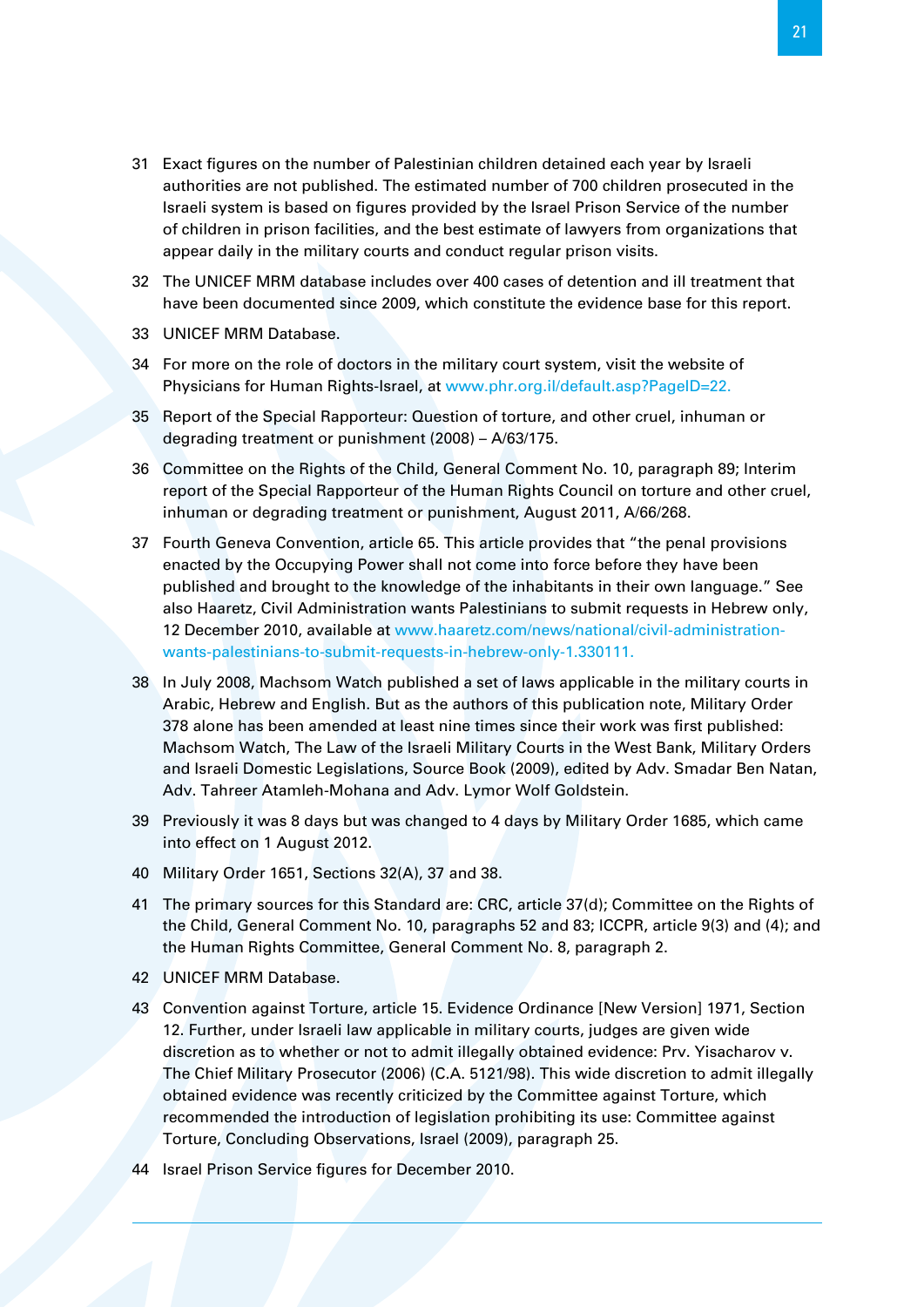- 45 CRC, article 37(b).
- 46 See CAT/C/ISR/CO/4 (14 May 2009), paragraph 10.
- 47 See in particular CRC articles 37(b), 40.1, 40.3(b) and 40.4.
- 48 CRC, article 3.
- 49 CRC, article 2.
- 50 CRC, article 37(b); and Beijing Rules, Rule 13.
- 51 Beijing Rules, Rule 11.
- 52 ICCPR, article 9(2); and Body of Principles for the Protection of All Persons under Any Form of Detention or Imprisonment (A/RES/43/173 (9 December 1988), Principles 13, 14 and 16.
- 53 The child should keep a top garment on while searched on the lower part of the body and keep a lower garment on while searched on the top part of the body.
- 54 ICCPR, article 14; Body of Principles on Detention, Principle 17; and CAT/C/ISR/CO/4, paragraph 15.
- 55 CRC, article 37(d); Committee on the Rights of the Child, General Comment No. 10, paragraphs 52 and 83; ICCPR, article 9; Human Rights Committee, General Comment No. 8, paragraph 2; and Body of Principles on Detention, Principles 11, 32 and 37.
- 56 Body of Principles on Detention, Principle 24.
- 57 See in particular: The Principles of Medical Ethics relevant to the Role of Health Personnel, particularly Physicians, in the Protection of Prisoners and Detainees against Torture and Other Cruel, Inhuman or Degrading Treatment or Punishment, adopted by the UN General Assembly in 1982; and the Declaration of Tokyo adopted by the World Medical Association in 1975.
- 58 See in particular the Standard Minimum Rules for the Treatment of Prisoners, Rules 22, 24, 25, 26, 52 and 82; and the Body of Principles on Detention, Principle 24.
- 59 See CRC, article 40(2)(b)(ii); Committee on the Rights of the Child, General Comment No. 10, paragraph 58; ICCPR, article 14(3)(b); Human Rights Committee, General Comment No. 20, paragraph 11; Human Rights Committee, Concluding Observations, Israel (2010), ICCPR/C/ISR/CO/3, paragraph 22; Committee against Torture, Concluding Observations, Israel (2009), CAT/C/ISR/CO/4, paragraphs 15, 16, 27 and 28. The primary sources for the audio-visual recording of interrogations are: CRC, article 40(2)(b)(iv); Committee on the Rights of the Child, General Comment No. 10, paragraph 58; CAT, article 2; Committee against Torture, General Comment No. 2, paragraph 14; Committee against Torture, Concluding Observations, Israel (2009), CAT/C/ISR/CO/4, paragraph 16; and the Human Rights Committee, Concluding Observations, Israel (2010), ICCPR/C/ISR/CO/3, paragraph 22.
- 60 Fourth Geneva Convention, article 76.
- 61 See Principles on the Effective Investigation and Documentation of Torture and Other Cruel, Inhuman or Degrading Treatment or Punishment, adopted by the General Assembly in resolution 55/89.
- 62 UN Special Rapporteur (OPT), available at: www2.ohchr.org/english/bodies/cat/docs/co/ IsraelCO27.pdf.